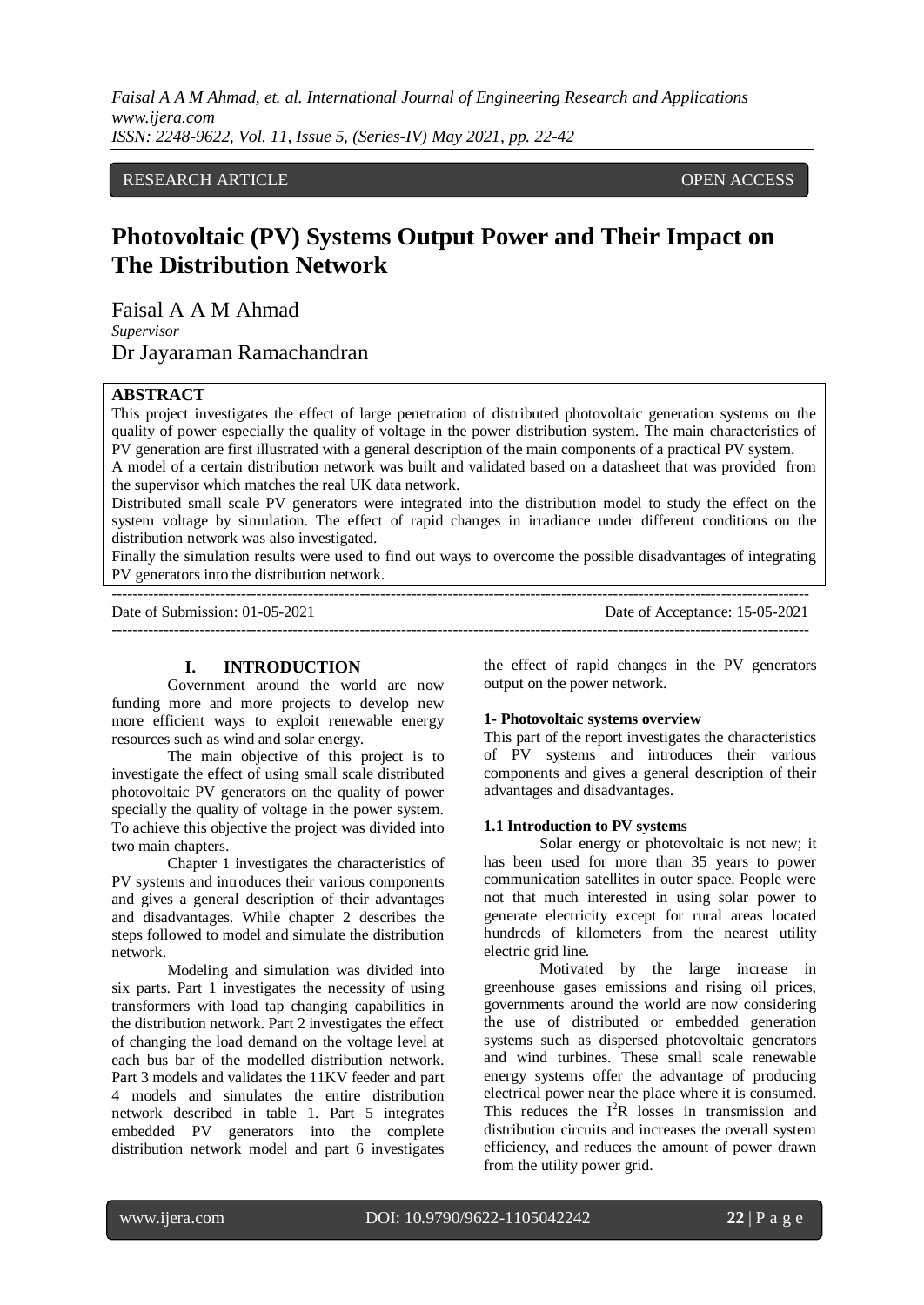Photovoltaic "PV" systems are considered to be environmentally friendly energy source because they do not have any carbon dioxide emissions and they do not generate radioactive wastes. Another advantage of PV systems is that they do not incorporate any moving parts like the case with wind turbines; this makes PV systems durable and reliable.

There are two types of PV power systems; grid connected PV systems in which the PV generator is interconnected to the utility power grid, and stand alone PV systems (Weatherization Works 2009).

Grid connected PV systems allow the customer to cover some of his demand while still connected to the utility power grid. Any extra power needed above that generated by the PV system can be drawn from the utility power line.

The primary objective of using grid connected PV generation is to reduce the amount of electrical power drawn from the utility grid.

Grid connected PV generators do not require backup batteries because utility outages do not commonly happen, these systems are equipped with a protection device to disconnect the PV system in case of an outage to protect utility maintenance personnel. For the component and installation sequence See ( *Figure: Components of a typical PV system)* in page 13 but with removing the charge controller and backup battery bank. (Weatherization Works 2009)

PV systems that are not connected to the utility power grid are called stand alone PV systems. Normally these systems are larger than conventional grid connected systems because they are required to supply the entire demand of the customer, not just a portion of it as the case with grid connected PV systems.

Stand alone PV systems are commonly used to power small loads up to several hundred watts in remote rural areas where connection to the utility power grid is not possible or economical.

A backup battery with a charge controller must be used with these systems to cover the customer's demand when there is not enough sunlight available during the night and during cloudy days.

Stand alone PV systems are commonly incorporated with other auxiliary energy sources such as small fossil fuel generators or wind turbines to increase the overall reliability. Despite the fact that they are expensive, PV systems are the best choice for generating electricity in remote rural areas. (Enolar 2003)

# **1.2 Photovoltaic systems components**

Typical PV system components include, PV array, combiner box, DC/AC inverter, batteries, and a balance of system hardware that includes disconnect switches, mounting racks, and protection and control circuits used for integrating the photovoltaic system into the customer's electrical network. The components listed below are explained by (Enolar 2003).

## - **PV array**

A PV array is made up of several PV modules that are composed of a collection of PV cells – the basic unit of the PV system  $-$  the PV array is responsible for converting sunlight into DC electrical power. Typically each solar cell produces between 0.5 to 2 watts. They can be connected in parallel to increase the output current or in series to increase the output voltage. The size of the PV array depends on the requirements of the system they are designed to power.

## - **Combiner box**

Output wires from PV models are connected together in series on in parallel to provide the voltage level necessary to operate the DC/AC inverter. The combiner box provides the connection terminals and fusing of each PV module.

# - **Disconnect switches**

A DC disconnect switch is located at the PV array output to allow for disconnecting the PV array, while an AC disconnect switch is provided at the DC/AC inverter output to allow for disconnecting the PV system from the utility power grid.

# - **Mounting racks**

Steel or aluminum mounting structures are used to support the PV modules. Mounting racks could be either fixed or pole mount to give the PV system the ability to track the sun.

# - **Inverter**

As we saw earlier, PV arrays produce DC voltages and currents when sunlight photons hit the solar cells. DC to AC inverters are power electronic devices that are used to convert the DC electrical power generated by the PV array into the standard 50Hz power outlet voltage to power various house held appliances.

## - **Protection equipment**

Various types of protection equipments are used with PV systems such as, surge arrestors that are used to protect the PV system from high lightning and switching voltage surges, earth fault protection, and over current protection.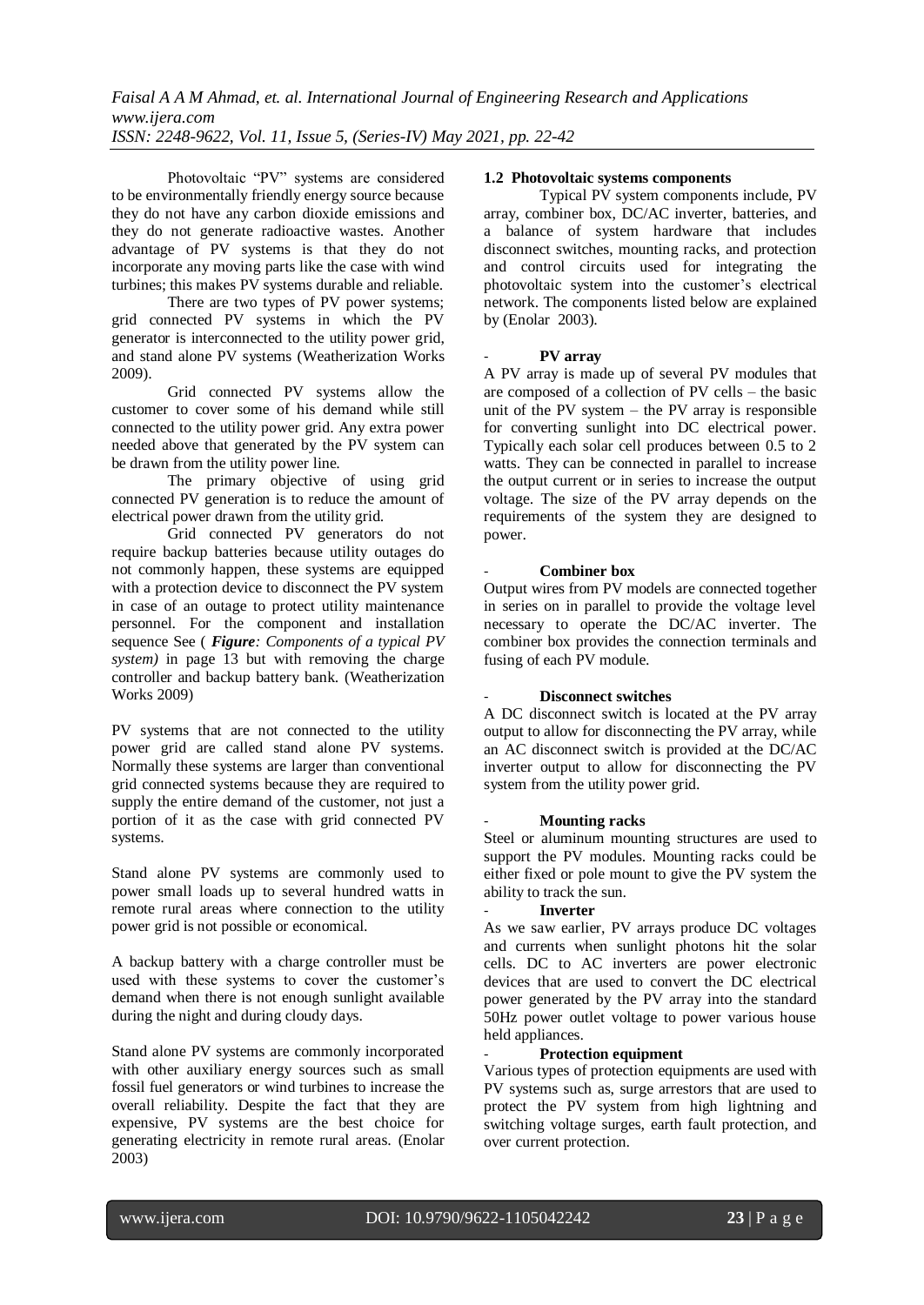## - **Backup storage batteries**

A backup battery bank should be incorporated with stand alone PV system to supply the load when the amount of irradiance is not enough. Batteries are the most vulnerable component of the PV system, they have the highest contribution in the life time or maintenance costs of the PV system.

#### - **Charge controller**

The charge controller is located between the PV array and the backup battery bank. It is used to protect the battery from being deep discharged or overcharged, and prevents overheating the battery during the charging process to extend its life time and to reduce the maintenance costs of the PV system.

Figure 1 illustrates the various components of a typical stand alone photovoltaic system and shows how they interact with each other to produce the standard 50Hz voltage from the sunlight.



*Figure: Components of a typical PV system*

## **1.3 Advantages and disadvantages of photovoltaic energy**

As we have already seen, the only type of fuel used with PV systems is the sunlight; this is why they are considered to be environmentally friendly. PV systems were originally developed to power communication satellites in the outer space because they are reliable and durable without much maintenance required because they do not have any moving parts.

Small scale PV systems do not require much space and can be mounted on any unused spaces on the rooftops of the buildings. Another important advantage of PV energy is that they can be easily enlarged to account for any increase in the customer's energy demand by adding more PV modules.

Having a look at all of these advantages, one might think that PV energy is the perfect solution, this is not completely true. PV systems do have some disadvantages.

The initial cost of building a PV system is considerably higher than any other conventional source of energy due to their high manufacturing costs. However, governments are spending more money on researches to increase the conversion efficiency of the PV system and to give it the ability to compete with other sources of energy.

Another important disadvantage is that PV systems require sunlight to generate electricity; therefore we cannot use them when the sun is not shining during the night or during cloudy days. This means that if you really want to stop drawing power from the utility grid, you need to have a large backup battery bank to cover your demand when it is dark.

This project will explore the effect of integrating small scale PV systems into the utility power grid by simulation, and will investigate some possible measures to mitigate the negative effects.

## **2- Power Distribution network modeling and simulation**

The main objective of all power systems is to provide a continuous high quality supply to the customer. To achieve this objective all power systems are composed of the following main components

- Power generators.
- Power and distribution transformers.
- Transmission lines.
- Protection and voltage regulation circuits.

Large sized coal or nuclear power plants are used to generate electricity at a relatively low voltage level of approximately 25KV to reduce the level of insulation required for equipment used in the power plant. Large power transformers are used to step up the voltage level to reduce the  $I^{2}R$  loses in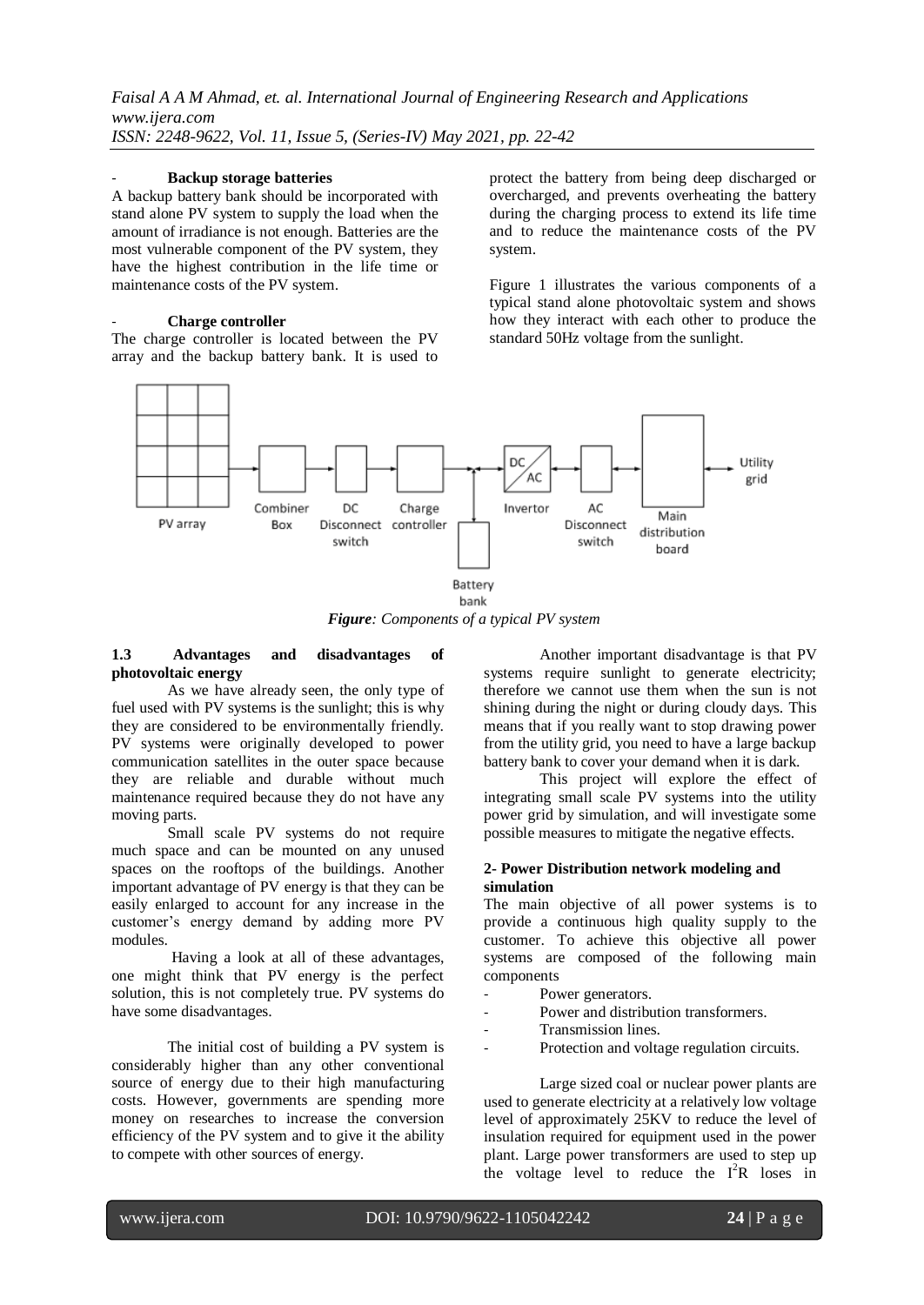transmission lines and to increase the load handling capability of the power system. Transformers in various distribution substations are then used to step down the voltage to a level suitable for use by the customer, typically 0.4KV for residential and commercial customers, and 11KV for industrial customers.

 Various control and protection circuits are used to protect generators, feeder lines, and transformers from any possible fault condition in the power system such as earth fault protection, overload and over current protection. On load tap changers ( OLTC ) are used with transformers rated at 11KV and above to keep the voltage level at the secondary winding of the transformer within a prescribed limit regardless of variations in the loading level.

As shown in table 1, the modeled distribution network consists of a balanced three phase 33KV 50Hz source, whose three phase fault level is 500MVA that is connected to two parallel 33/11.5KV 15MVA power transformers that are equipped with on load tap changing mechanism on their primary windings.

The 11KV substation supplies six 11KV feeders, each 11KV feeder cable comprise 1.5 Km of 185 mm<sup>2</sup> 3 core cable and 1.5Km of 95 mm<sup>2</sup> 3 core cable. Eight 11/0.433KV 500KVA distribution transformers are equally distributed along each 3Km 11KV feeder cable.

Each 0.4KV substation supplies four 400V 0.3Km feeders with a total of 96 residential customers evenly distributed along each 0.4KV feeder. Figure 1 shows a detailed single line diagram of the modeled distribution network.

At first we are going to model the 0.4KV detailed feeder and then the 11Kv feeder. Both models will be used to build the complete distribution network model. All models will be simulated and verified by making sure that the voltage level at each bus bar does not exceed the - 6/+10% standard limits.



*Figure 1: Modeled distribution network single line diagram* 

| <b>Component</b> | <b>Description</b>                                   | <b>Comments</b>             |  |  |
|------------------|------------------------------------------------------|-----------------------------|--|--|
| 33kV Source      | 33kV source with 500MVA symmetrical break fault<br>٠ |                             |  |  |
|                  | level                                                |                             |  |  |
| 33/11.5kV        | 7.5/15MVA                                            | 11kV 3 phase fault level of |  |  |
| Transformer      | 18% impedance on 30MVA base<br>e                     | 125MVA                      |  |  |
|                  | YY0 windings                                         |                             |  |  |
|                  | $X/R$ ratio 15                                       | Neutral earthing resistor   |  |  |

*Table 1: Modeled distribution network data. (provided by the supervisor)*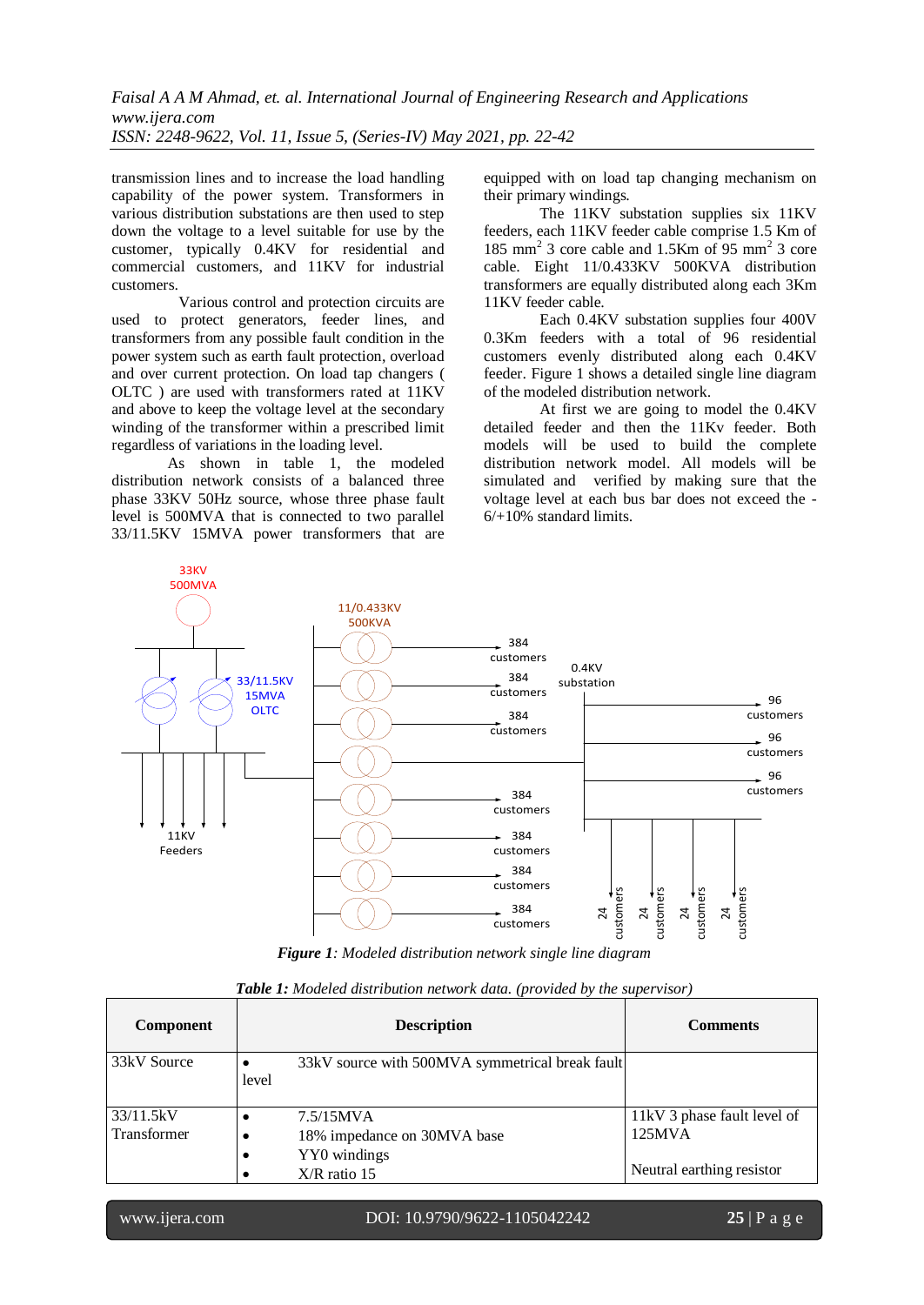*Faisal A A M Ahmad, et. al. International Journal of Engineering Research and Applications www.ijera.com*

|                                        | Tow transformers in parallel, one NER in service<br>$-20/+10\%$ tap changer with 1.67% tap steps<br>AVC scheme with 2.5% bandwidth<br>Voltage setpoint between 11.0kV and 11.1kV                                                                                                                                                                                                      | gives a single phase fault<br>level of 1200A                                                                                                                                                                                         |
|----------------------------------------|---------------------------------------------------------------------------------------------------------------------------------------------------------------------------------------------------------------------------------------------------------------------------------------------------------------------------------------------------------------------------------------|--------------------------------------------------------------------------------------------------------------------------------------------------------------------------------------------------------------------------------------|
|                                        | Off load ratio 33/11.5kV<br>$\bullet$                                                                                                                                                                                                                                                                                                                                                 |                                                                                                                                                                                                                                      |
| 11kV Feeder<br>Circuits                | Six 400A circuit breakers, three per bus section<br>$\bullet$<br>Five feeders modelled with lumped 11kV 3 phase<br>$\bullet$<br>load of 2MVA. Power factor will be the same as the sixth<br>detailed feeder                                                                                                                                                                           | Each feeder loaded at 2MVA                                                                                                                                                                                                           |
| 11kV detailed<br>Feeder Circuit        | Sixth feeder circuit comprising 8 x 500kVA<br>substations.<br>Feeder cable comprises 1.5km of 185mm <sup>2</sup> 3 core<br>PICAS plus 1.5km of 95mm <sup>2</sup> 3 core PICAS<br>500kVA substations distributed equally along 3km<br>feeder                                                                                                                                           | 185mm <sup>2</sup> Cable parameters: -<br>$0.164 + j0.080 \Omega/km$<br>95mm <sup>2</sup> Cable parameters:-<br>$0.32 + j0.087 \Omega/km$                                                                                            |
| 11/0.433kV<br>Substation<br>11/0.433kV | Comprises one 500kVA transformer<br>$\bullet$<br>Four outgoing 400V 3 phase feeders<br>$\bullet$<br>ADMD of each feeder is 125kVA<br>$\bullet$<br>No load volts $\lt$ = 253V<br>Full load volts $>= 220V$<br>Load factor = $0.5$ (MD on sub is 250kVA)<br>384 customers supplied<br>$ADMD = 1.3kVA$ per customer                                                                      | Three feeders modelled as<br>lumped loads and generators                                                                                                                                                                             |
| Transformer                            | 500kVA<br>$\bullet$<br>5% impedance<br>Dy11 windings<br>$\bullet$<br>X/R ratio of 15<br>$\bullet$                                                                                                                                                                                                                                                                                     |                                                                                                                                                                                                                                      |
| 400V Detailed<br>Feeder                | Feeder comprise two segments of cable 150m of<br>$\bullet$<br>185mm <sup>2</sup> CNE and 150m of 95mm <sup>2</sup> CNE cable<br>96 customers distributed evenly along feeder<br>$\bullet$<br>customers distributed evenly across three phases<br>$\bullet$<br>service joints distributed evenly along feeder cable<br>segments<br>up to four customers per service joint<br>$\bullet$ | 185mm <sup>2</sup> Cable parameters:<br>$0.164 + j0.074\Omega/\text{km}$ (phase)<br>$0.164 + j0.014\Omega/km$ (neutral)<br>95mm <sup>2</sup> Cable parameters:<br>$0.32+j0.075\Omega/km$ (phase)<br>$0.32+j0.016\Omega/km$ (neutral) |
| Individual<br>customers                | ADMD of 1.3kVA, 1.0pf<br>$\bullet$<br>Minimum demand of 0.16kVA, 1.0pf<br>$\bullet$<br>SSEG of 1.1kVA, 0.95pf<br>$\bullet$<br>30m of service cable, 35 mm <sup>2</sup> CNE<br>G74 motor load fault infeed                                                                                                                                                                             |                                                                                                                                                                                                                                      |

*ISSN: 2248-9622, Vol. 11, Issue 5, (Series-IV) May 2021, pp. 22-42*

# **2.1 - Line Impedance Calculation**

Based on the given data sheet of the modeled network, cable impedances were calculated as follows.

- **11KV feeders** For  $185 \text{ mm}^2$  cable /  $1.5 \text{ Km}$ R+j(2\*π\**f*) = 0.164 + j0.08 Ω/Km  $R = 1.5 * 0.164 = 0.246$  Ω  $X \rightarrow 1.5 * 0.08 = 0.12 \Omega$  $L = X / (2 \cdot \pi \cdot f) = 3.81 \times 10^{-4}$  H For 95 mm<sup>2</sup> cable  $/ 1.5$  Km  $R+j(2*\pi*f) = 0.32 + j0.087$  Ω/Km  $R = 1.5 * 0.32 = 0.48$  Ω  $X \rightarrow 1.5 * 0.087 = 0.1305$  Ω  $L = X / (2 \cdot \pi \cdot f) = 4.16 \times 10^{-4}$  H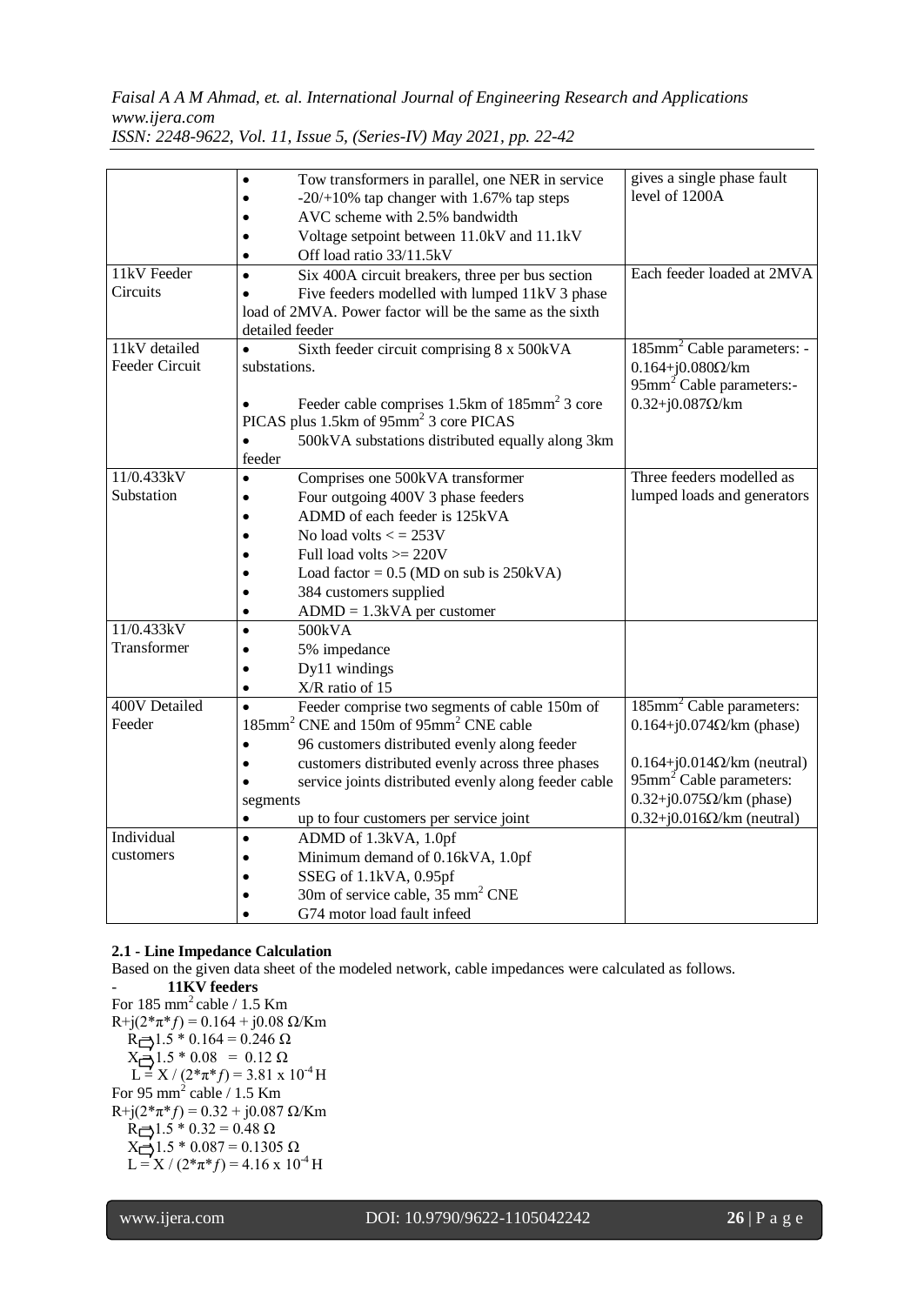# - **400v feeders**

```
For 185 \text{ mm}^2 cable / 0.15 Km
R+j(2*\pi*f) = 0.164 + j0.074 Ω/Km (phase)
  R = 0.15 * 0.164 = 0.0246 \OmegaX = 0.15 * 0.074 = 0.011 \OmegaL = X / (2 \cdot \pi \cdot f) = 3.5 \times 10^{-5} H
R+j(2*π*ƒ) = 0.164 + j0.014 Ω/Km (neutral)
   R = 0.15 * 0.164 = 0.024 \OmegaX = 0.15 * 0.014 = 0.0021 \OmegaL = X / (2 \cdot \pi \cdot f) = 6.69 \times 10^{-6} H
For 95 mm<sup>2</sup> cable / 0.15 Km
R+j(2*π*f) = 0.32 + j0.075 Ω/Km (phase)
   R = 0.15 * 0.32 = 0.048 \OmegaX = 0.15 * 0.075 = 0.01125 ΩL = X / (2 \cdot \pi \cdot f) = 3.58 \times 10^{-5} H
For 95 \text{ mm}^2 cable / 0.15 Km
R+j(2*π*f) = 0.32 + j0.016 Ω/Km (neutral)
  R \rightarrow 0.15 * 0.32 = 0.048 \OmegaX_0 = 0.15 * 0.016 = 0.0024 Ω
  L = X / (2 \cdot \pi \cdot f) = 7.64 \times 10^{-6} H
```
Calculated line impedance values are to be used in the distribution network model shown below.

# **2.2- Introduction to Simulink** ( Matlap Help)

Simulink is a powerful modeling and simulation tool developed by the MathWorks Inc. as a part of the Matlab environment. Simulink is generally used for molding and simulating dynamic system. Table 2 summarizes the various block used for molding the distribution network in table 1.

| <b>Block</b> name                          |                                                                        | Description                                                                                                                                                                                                   |  |  |
|--------------------------------------------|------------------------------------------------------------------------|---------------------------------------------------------------------------------------------------------------------------------------------------------------------------------------------------------------|--|--|
| Three phase OLTC<br>regulating transformer | Vm (pu)<br>m b<br>¤IA<br>а<br>ь<br>O<br>lo<br>c.<br>$\Box$<br>IС<br>I۵ | Used to model a two winding three phase transformer with<br>an On Load Tap Changer on its primary winding that is used<br>to keep the voltage at the secondary winding within a<br>prescribed level.          |  |  |
| Three phase series RLC load                |                                                                        | Used to model a balanced three phase load as a series<br>combination of R,L, and C elements at the specified<br>frequency and power ratings.                                                                  |  |  |
| Three phase source                         | A lo                                                                   | Used to model a balanced three phase voltage source at the<br>given frequency and voltage ratings. The internal R and L<br>values are determined using the source three phase fault<br>level and $X/R$ ratio. |  |  |
| Three phase series RLC<br><b>branch</b>    | A lo                                                                   | Used to model the feeder cables as a series combination of<br>R,L, and C elements. The values of these elements are<br>calculated later on this section.                                                      |  |  |
|                                            |                                                                        |                                                                                                                                                                                                               |  |  |

*Table 2: Description of the Simulink blocks used for modeling the distribution network*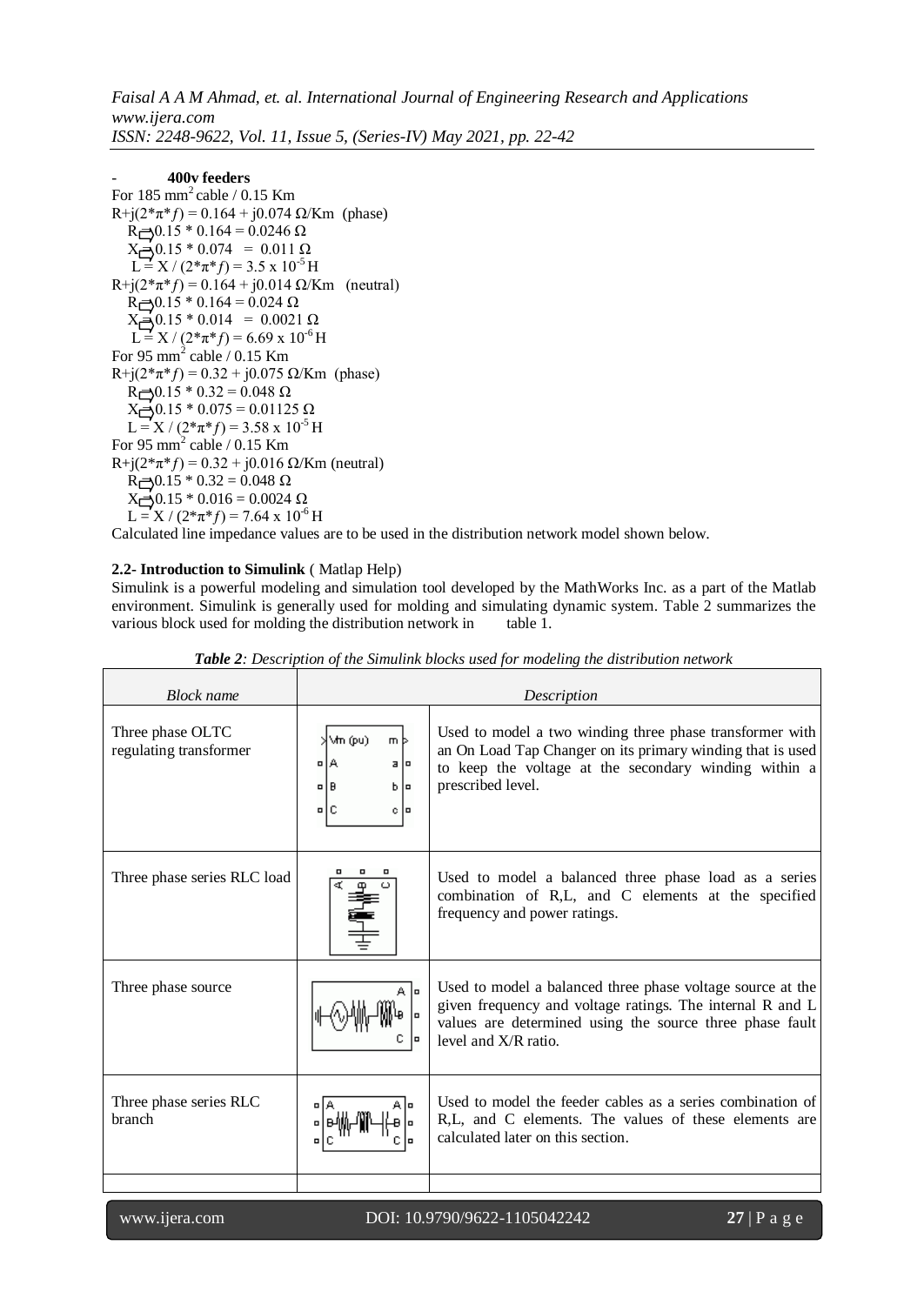| Powergui                      | Phasors                                                                                          | Used with every Simulink model containing SimPowerSys<br>blocks and provides a graphical user interface for analysis of<br>the simulated model.                           |
|-------------------------------|--------------------------------------------------------------------------------------------------|---------------------------------------------------------------------------------------------------------------------------------------------------------------------------|
|                               | powergui                                                                                         |                                                                                                                                                                           |
| Three phase VI<br>measurement | B <sub>8</sub><br>Vabc  <br>۰<br>labo<br>$n \mid B$<br>۰<br>a lo<br>0<br>b l¤<br>۰<br>ыc<br>c ∣¤ | Used to measure the three phase voltages and currents in the<br>modeled circuit. In our model this block is used to represent<br>the various bus bars within the network. |
| Scope                         |                                                                                                  | Used to display the signal on its input port. In our case the<br>p.u. voltages and tap position variations of the OLTC with<br>the simulation time.                       |
| Display                       | 0.                                                                                               | Used to display the current OLTC tap position.                                                                                                                            |
| Three phase dynamic load      | ۵Å<br>미<br>mЬ<br>미디                                                                              | Used to model a balanced three phase variable load whose<br>active and reactive power are controlled by an external [P,Q]<br>vector.                                      |
| Terminator                    |                                                                                                  | Used to cap unused output ports of any block to avoid error<br>messages during simulation.                                                                                |
| Goto and From                 |                                                                                                  | Used to route signals between different blocks within the<br>model without the need to actually connect them. This<br>makes the model look less complex.                  |
| Outport and connection port   | Connection<br>Port                                                                               | The outport is used to create an output port for a subsystem.<br>While the connection port is used to connect different<br>SimPowerSys subsystems to SimPowerSys blocks.  |

# **2.3 Part 1: On load tap changer regulating transformers**

In this part we will investigate the necessity of using transformers with load tap changing capabilities in the distribution network. First we are going to use the data provided in the network datasheet to model a small power system in which 96 customers are evenly distributed along a 300m 400v feeder that is supplied from a 500KVA 11/0.433KV three phase two winding transformer.

Simulation is carried out using two different models; the first model uses a 33/11.5KV 15MVA two winding transformer, and the second uses a three phase power transformer with OLTC on its primary winding. Both models are shown in figures 4 and 5 below.

For the load tap changer, the datasheet says that the 33/11.5KV transformer is equipped with a -20/+10% tap changer with 1.67% tap steps. So the Maximum tap position is  $10 / 1.67 = 5.99$ , and the minimum tap position is  $-20/1.67 = 11.98$ . This means that the maximum and minimum tap positions are +6 and -12 respectively.

Load tap changers are composed of a control circuit that measures the voltage level at the transformer's secondary winding and operates a motorized make before break switch to add or remove portions of the primary winding to change the transformation ratio.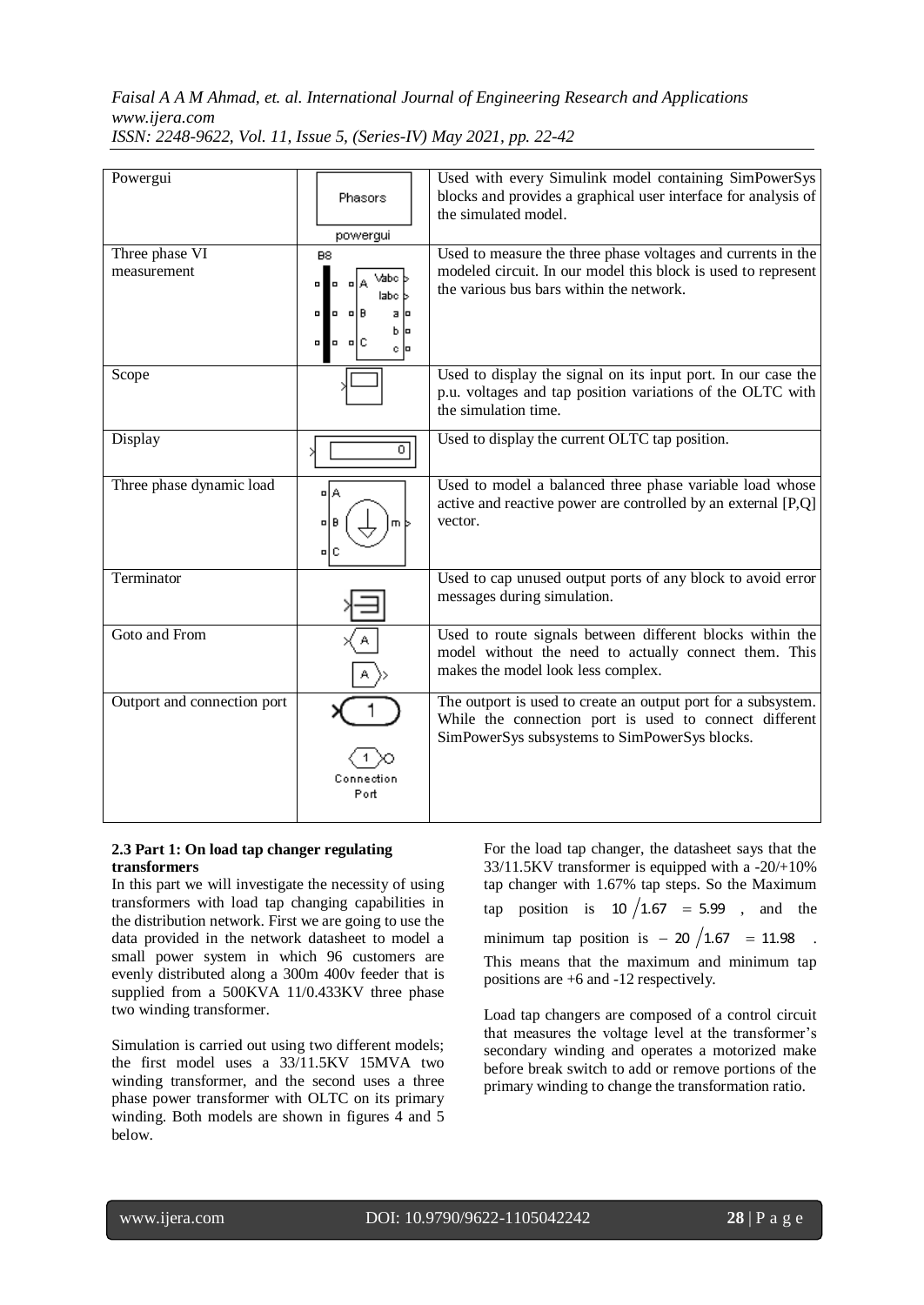For the tap changers to change its position, the condition  $|Vm - Vref| >$  dead band  $/2$ ,

should be satisfied where  $V_m$  is the measured voltage at the secondary winding of the OLTC transformer, and  $V_{ref}$  is the reference voltage, in our case 1 p.u.

The OLTC transformer dead band parameter is set to 2.5%, i.e. the measured voltage should be at least 1.25% above or below the reference voltage in order for the LTC to change its position.

The simulation results are shown in figures 2 and 3 below. Figure 2 shows the voltage level in p.u. for each bus bar in the modeled network without using the OLTC transformer, and figure 3 shows the simulation results when a 33/11.5KV OLTC transformer is used.

For both cases we see that the loading level has an obvious effect on the power grid voltage. The voltage drops smoothly for the maximum and minimum loading conditions as we move toward the far end of the distribution network, but the drop is higher when the load is maximum.

Another thing to notice is that without using the OLTC transformer, the voltage variation is higher than 10% of the nominal voltage level, which is not acceptable. When a LTC is used, the voltage level on the high voltage side of the network is kept close to 1 p.u. but on the 0.4KV side we can still see the smooth voltage drop because the 11/0.433KV is not equipped with a tap changing mechanism, but the voltage level remains below 1.1p.u.



*Figure 2: Power system voltages without OLTC for maximum and minimum loading conditions*



*Figure 3: Power system voltages with OLTC for the maximum and minimum loading conditions.*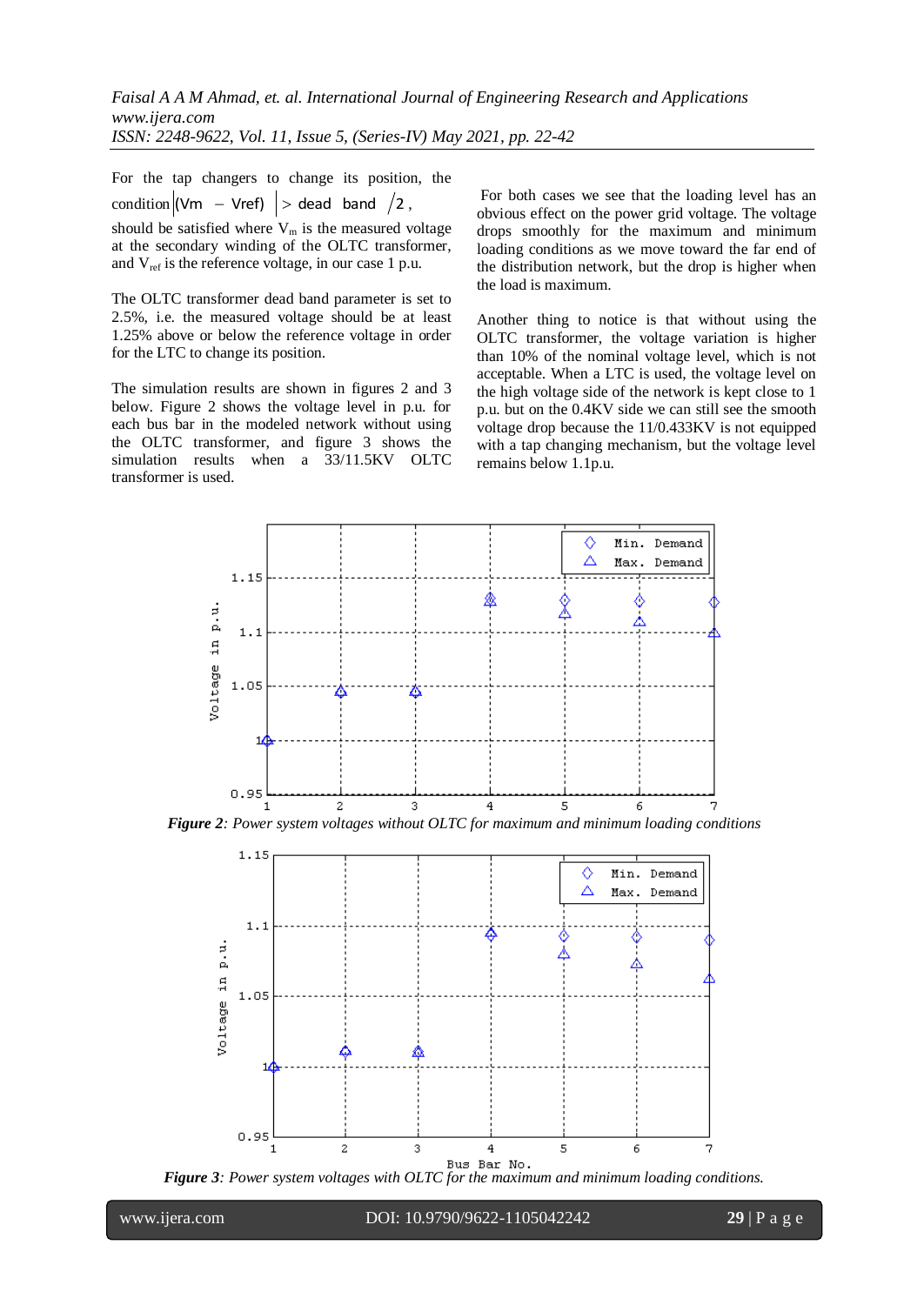This part illustrates why OLTC regulating transformers are considered to be the most important component of the power system. OLTC switching devices are commonly fitted to high voltage side of the transformer where the current level is low, to reduce the insulation class and cost.

Figure 4 shows a distribution network model with a 33/11.5 KV two winding transformer. And figure 5 shows only the high voltage side of the distribution network with a 33/11.5 KV OLTC regulating transformer, the 0.4KV side is similar to that shown in figure 4.



*Figure 5: Power network model with OLTC regulating transformer, the display shows the current tap position.* 

l

www.ijera.com DOI: 10.9790/9622-1105042242 **30** | P a g e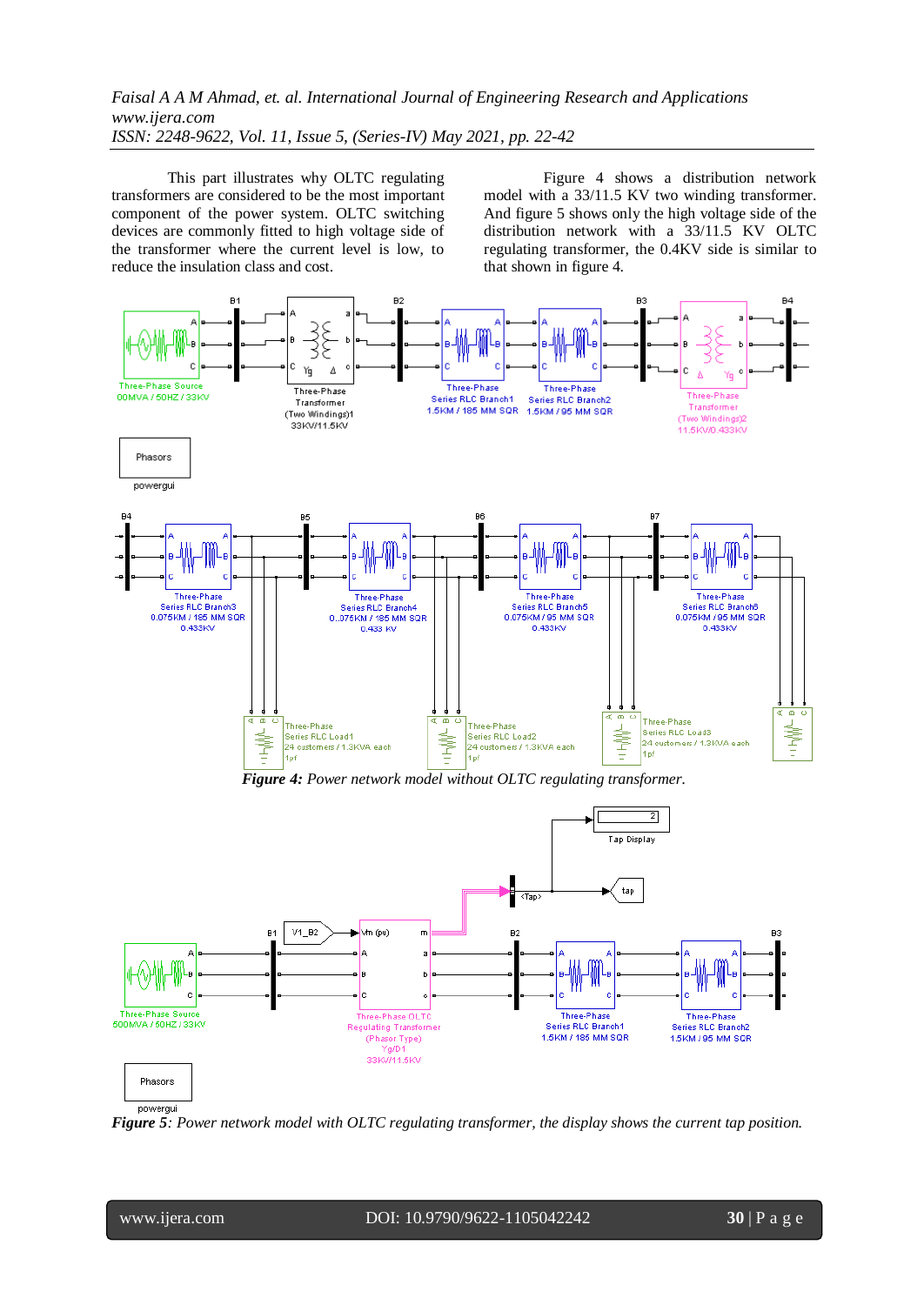# **2.4 Part 2: Distribution network modeling and simulation with a variable load**

This part investigates the effect of changing the load demand on the voltage level at each bus bar of the

modeled distribution network during a 24 hour time span. Table 3 contains the load demand values in KVA/customer used in the model. Figure 6 shows the typical daily load profile Test used for this part.

| Time      |        |                  |          |       | $\sim$<br>┸ | -<br>⊥J  | 16 |     | ה ו<br>10 | 24     |
|-----------|--------|------------------|----------|-------|-------------|----------|----|-----|-----------|--------|
| Load /KVA | v. 1 v | $\sim$<br>U. I O | -<br>U.J | . . J | ن .         | -<br>1.J |    | ∪.J | 0.16      | v. 1 v |



*Table 3: Typical Daily load profile data test*

*Figure 6: Typical daily load demand Test in KVA/customer*

An M-file was used to set the parameters of the Simulink model blocks, and to control the simulation process by executing the following steps.

Determines if the model is open using the **find\_system** function.

- Opens the model and its subsystems, if not already opened using the **open\_system** function.

- Changes the **Activepower** component of the **Three phase RLC load** block using the **set\_param** function.

Runs the simulation and collects the data using the **sim** function.

Writes the results of the simulation to the **command window**.

The code of the M file is included in appendix 1.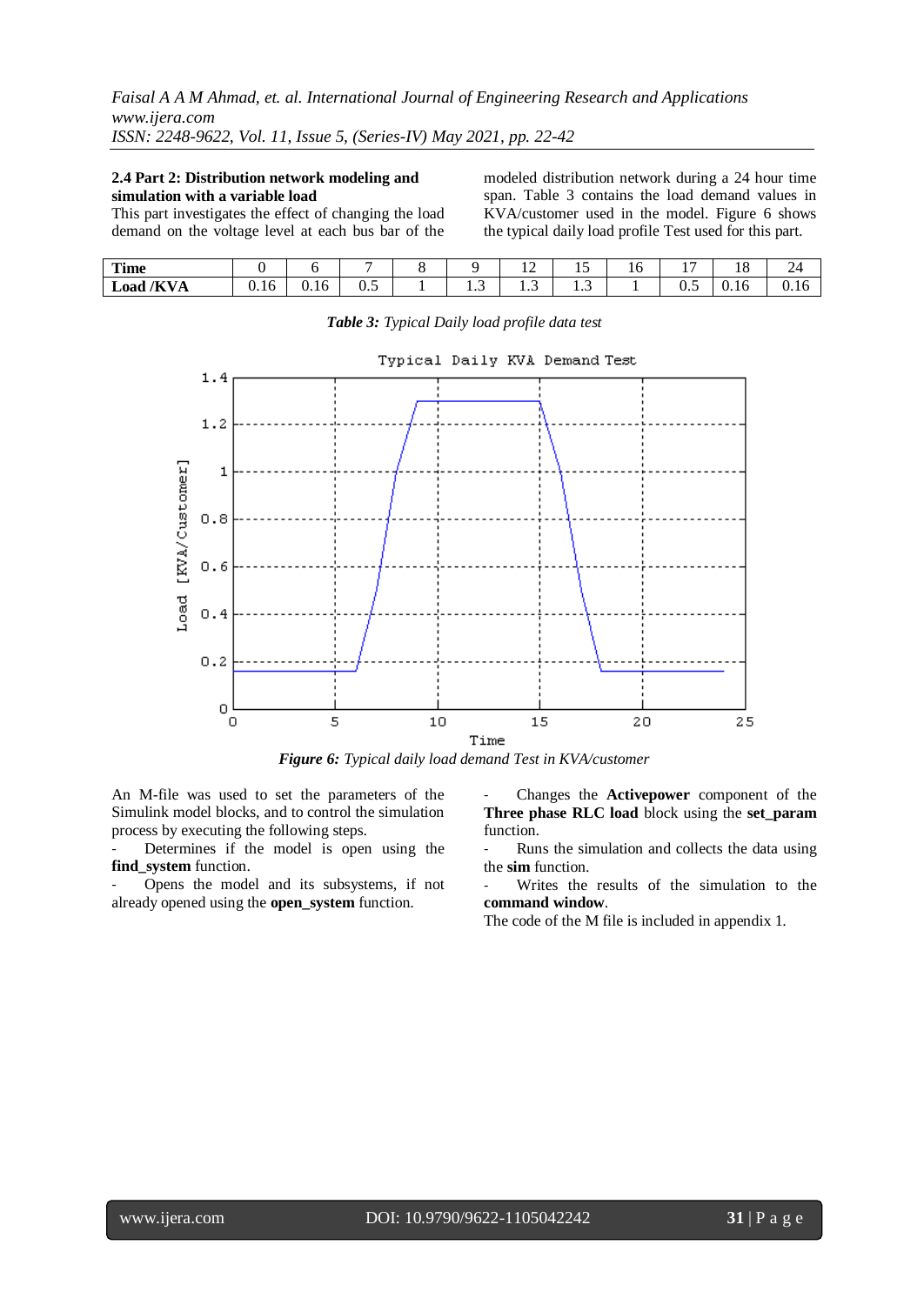*Faisal A A M Ahmad, et. al. International Journal of Engineering Research and Applications www.ijera.com*

| Time<br>Load  | Bus Bar Number |        |        |        |        |        |        |        |
|---------------|----------------|--------|--------|--------|--------|--------|--------|--------|
|               | 1              | 2      | з      | 4      | 5      | 6      | 7      |        |
| 0             | 0.16           | 0.9997 | 1.0110 | 1.0110 | 1,0940 | 1.0927 | 1.0917 | 1,0905 |
| 6             | 0.16           | 0.9997 | 1.0110 | 1.0110 | 1,0940 | 1.0927 | 1.0917 | 1,0905 |
| 7             | 0.50           | 0.9997 | 1.0110 | 1.0107 | 1,0932 | 1,0892 | 1,0862 | 1.0823 |
| 8             | 1.00           | 0.9996 | 1,0108 | 1.0104 | 1.0916 | 1.0837 | 1.0778 | 1.0701 |
| 9             | 1.30           | 0.9996 | 1.0107 | 1.0101 | 1.0905 | 1.0802 | 1.0725 | 1.0626 |
| 12            | 1.30           | 0.9996 | 1,0107 | 1.0101 | 1,0905 | 1,0802 | 1.0725 | 1.0626 |
| 15            | 1.30           | 0.9996 | 1.0107 | 1.0101 | 1,0905 | 1,0802 | 1.0725 | 1,0626 |
| 16            | 1.00           | 0.9996 | 1.0108 | 1.0104 | 1.0916 | 1.0837 | 1.0778 | 1.0701 |
| 17            | 0.50           | 0.9997 | 1.0110 | 1.0107 | 1.0932 | 1,0892 | 1.0862 | 1.0823 |
| 18            | 0.16           | 0.9997 | 1,0110 | 1.0110 | 1,0940 | 1.0927 | 1.0917 | 1,0905 |
| 24            | 0.16           | 0.9997 | 1.0110 | 1.0110 | 1.0940 | 1.0927 | 1.0917 | 1.0905 |
| $\sim$ $\sim$ |                |        |        |        |        |        |        |        |

*ISSN: 2248-9622, Vol. 11, Issue 5, (Series-IV) May 2021, pp. 22-42*

*Figure 7: Screenshot of the command window showing the p.u. voltages at each bus bar of the modeled distribution network for various loading conditions.*

From the simulation results shown in figure 7, we can see that as the load level increases, the voltage drop across the modeled network components increases, this voltage drop is more evident on bus bars 4,5,6, and 7. But for the high voltage bus bars we see that the voltage level is almost constant due to the fact that the tap changer keeps the voltage within a prescribed level, and eliminates the effect of load variations.

The next step was to use a more detailed daily load profile as shown in figure 8. This time we used two different approaches to model the distribution network. The first approach uses an M file similar to that mentioned above, and the second approach uses a three phase dynamic load blocks as shown in figure 10, instead of the three phase RLC block. The simulation results are shown in figure 9.

Similar results were obtained from both approaches, but the three phase dynamic load worked much faster than the M file, so it was used to build the complete model of the distribution network as shown in part 3.

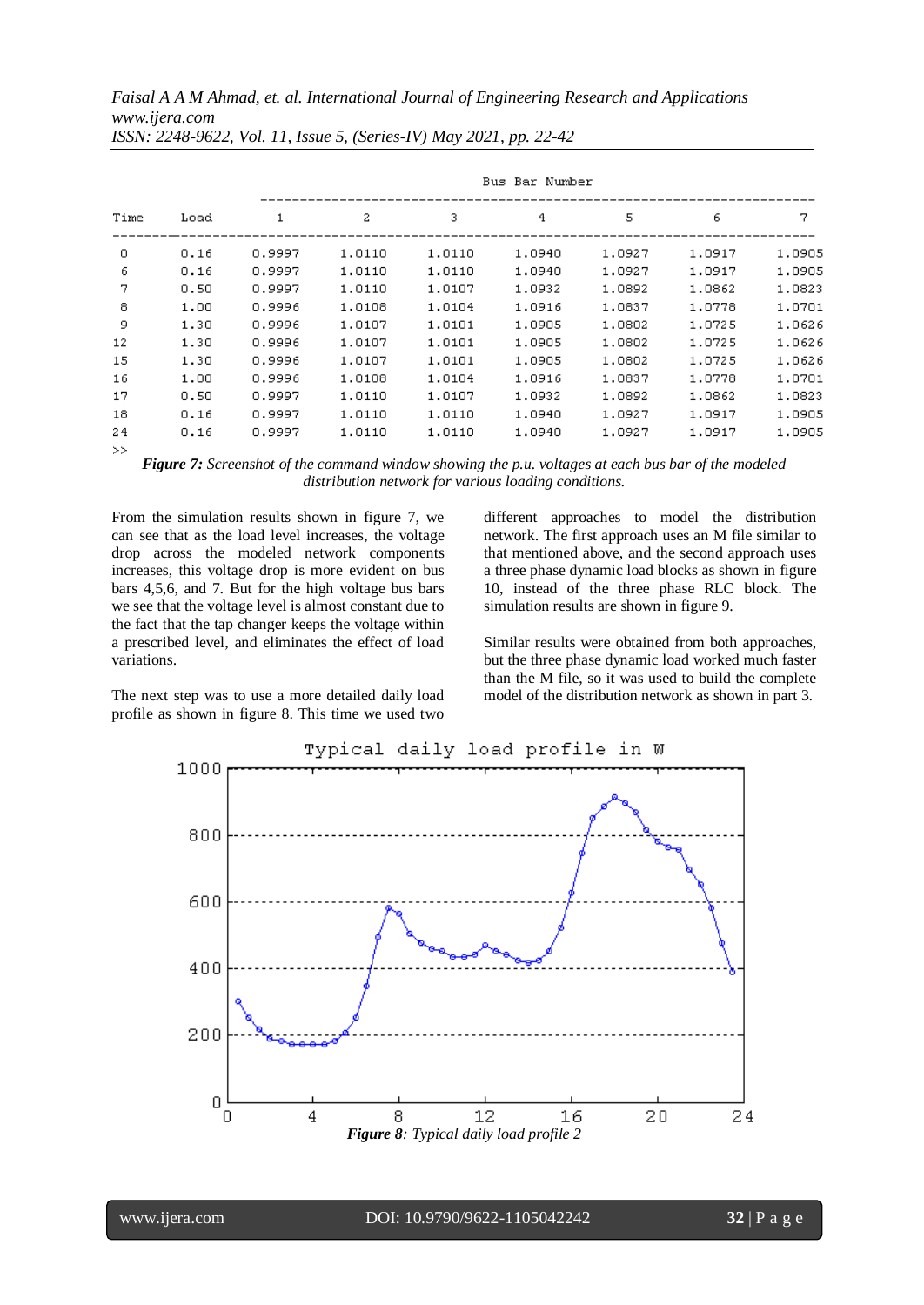

*Figure 10: A 0.4KV feeder model using three phase dynamic loads instead of the three phase RLC load*

### **2.5 Part 3: Modeling the 11KV feeder circuit**

In this part we will model the 11KV feeder circuit. As the datasheet says, each 11KV feeder compromises two segments of a 3 core cable  $1.5$ Km of  $185$ mm<sup>2</sup> and 1.5Km of 95mm<sup>2</sup> with eight 500KVA substations evenly distributed along the feeder cable.

To reduce complexity of the model we used a subsystem block to represent each 500KVA substation and its load. Each subsystem block contains the 0.4KV feeder model is shown previously in figure 10. the detailed 11KV feeder model is shown in figure 12.

By simulating the model in Figure 12 the obtained results is shown in figure 11, we can see that voltage variations due to demand changes are still within the acceptable limits.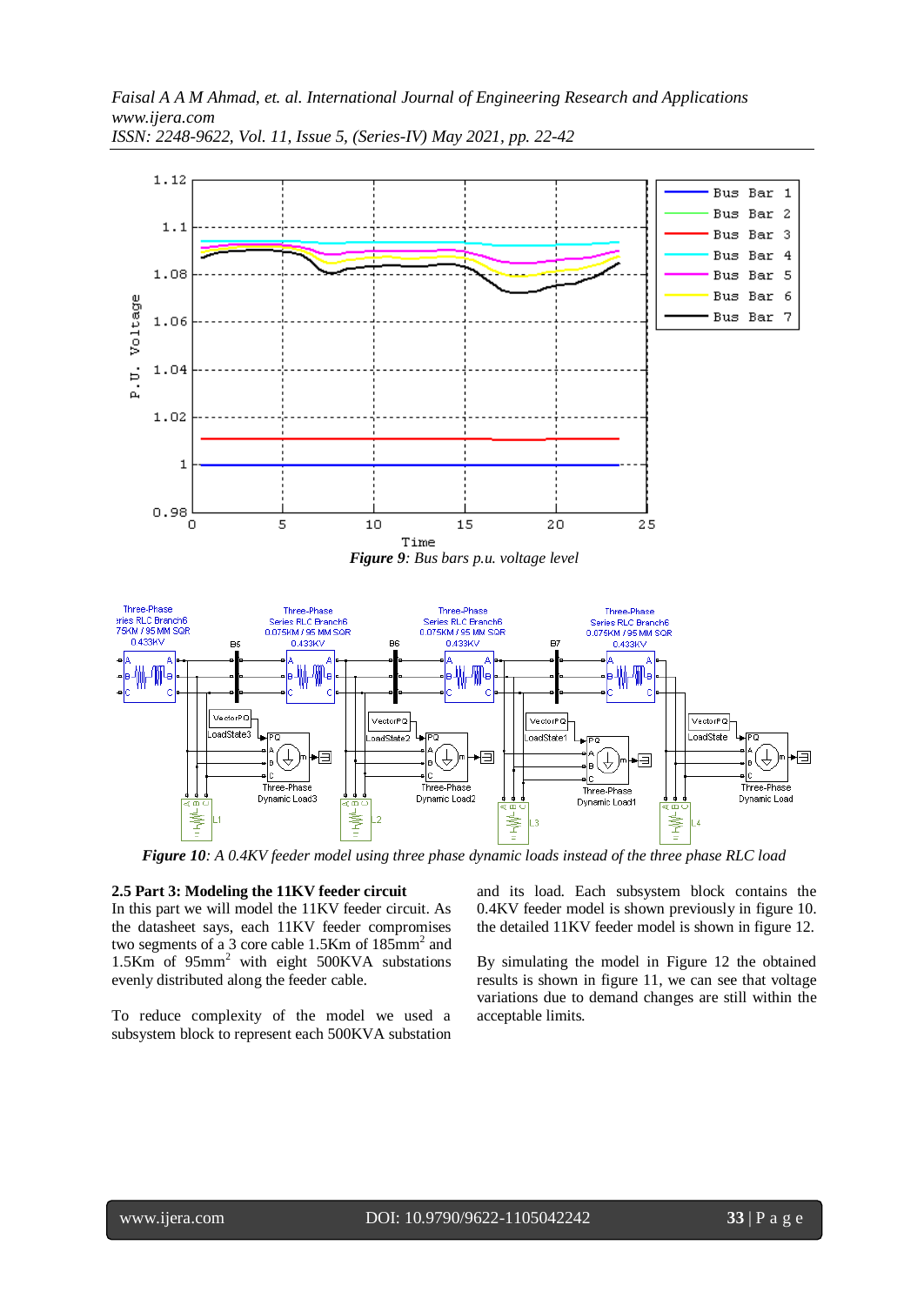



*Figure 12: A model of the detailed 11KV feeder circuit*

## **2.6 Part 4: Modeling the entire distribution network**

In this part of the project we are going to build the complete model of the distribution network using the 11KV feeder model shown in figure 12. Figure 13 shows how two 33/11.5KV 15MVA

transformers are connected in parallel to supply the 11KV substation. Five 11 KV feeders are represented as subsystems to reduce the complexity of the model with the sixth feeder shown in details as in figure 12.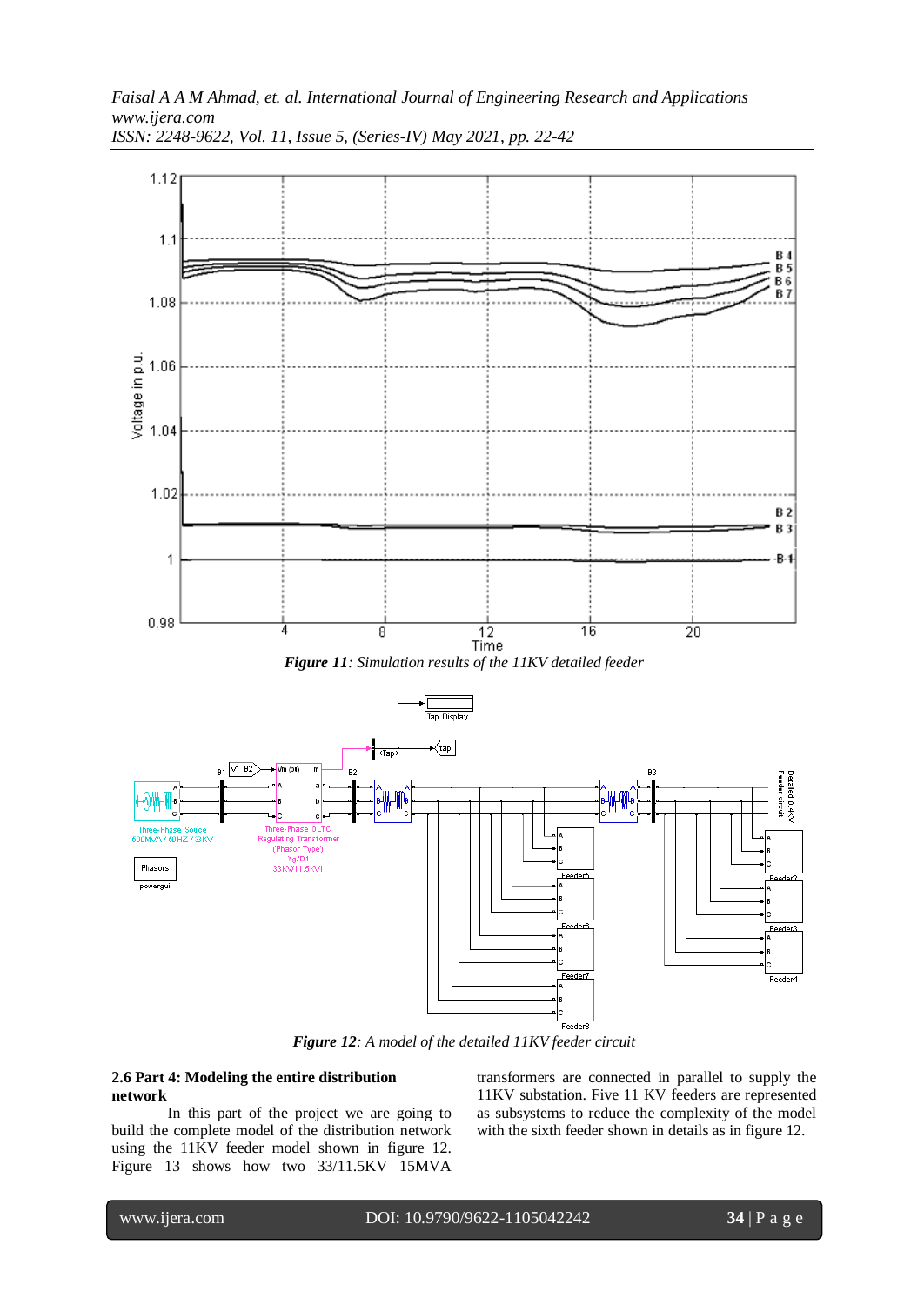

*Figure 13: The complete distribution network model*

## **2.7 Part 5: Integrating PV generators into the distribution network model**

In this part we are going to add the amount of power produced by embedded PV generators to the distribution network model. Figure 14 shows the typical daily load profile of a residential customer for the summer and winter times. Figure 16 shows a representation of the typical daily generation profile for a 2KW PV system during the summer and winter time.

We used both profiles to study the effect of using distributed small scale generators in one of the 11KV feeders.

From figure 14 we see that the load profile follows an expected pattern, the load is minimal from the midnight until the early morning hours where it starts to rise until it reaches the first peak at about 8 o'clock, and then the demand decreases slowly and remains almost constant from 12 midday until about 4 o'clock where it starts to increase again until it reaches the second beak at about 6 o'clock.

When the demand is maximum – i.e. 1.3KVA / customer – each customer uses his local PV generator to cover some or most of this demand, and any extra power needed will be drawn from the utility distribution network. This is why we used PV generators in the first place; to reduce the amount of power drawn from the utility power grid in order to reduce greenhouse gases emissions.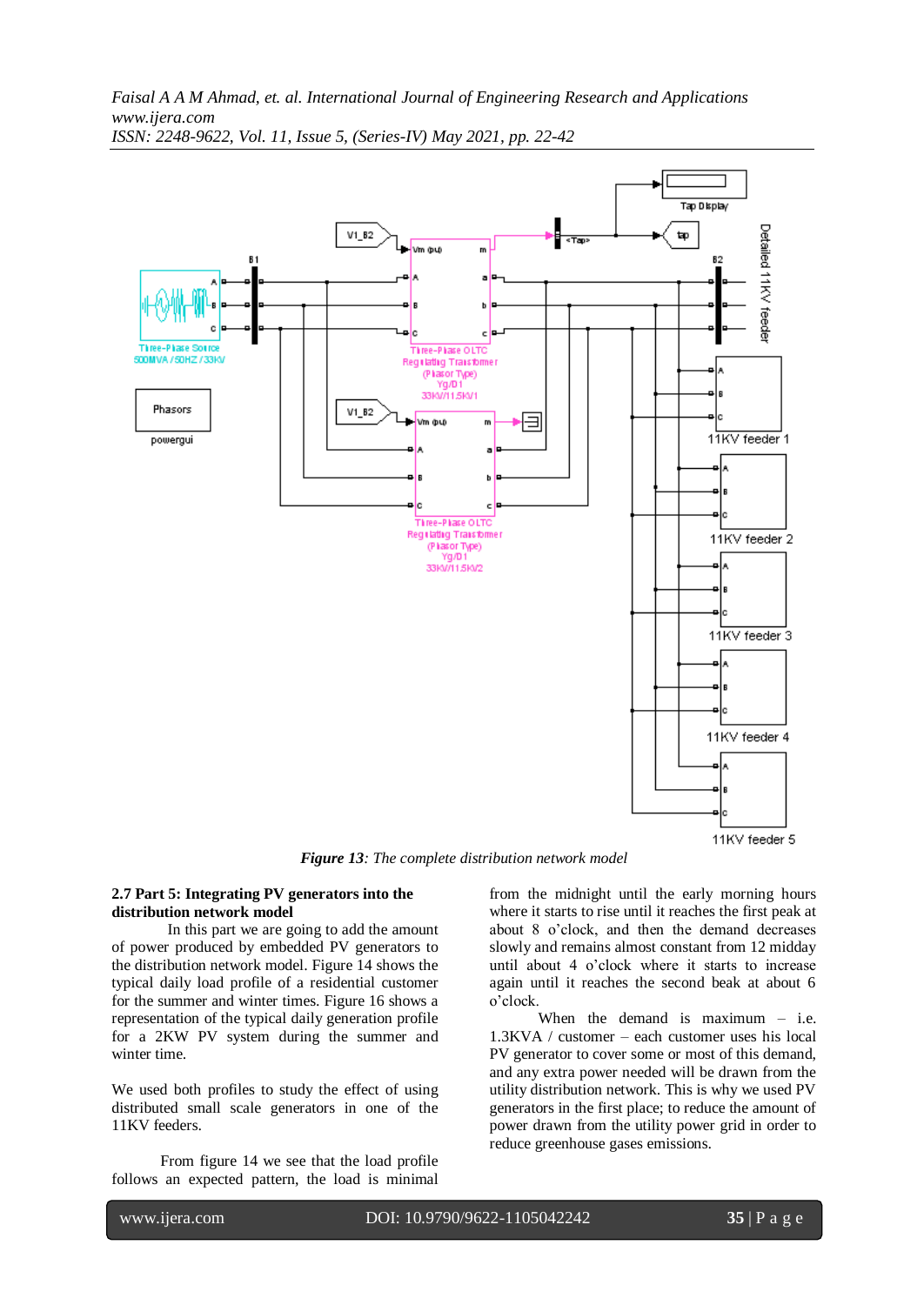But when the demand is minimum  $-$  i.e.  $0.16$  KVA / customer – in some parts of the day there will be a considerable amount of power produced by each PV generator. This means that each customer will be able to cover his entire power demand, and the extra amount of power produced by the local PV system will be injected into the distribution network.

Figure 15 shows how we subtracted the total amount of power produced by distributed PV generators from the total demand to simulate the effect of distributed PV generators on the power system. Figure 17 shows the simulation results for a high penetration of PV generation in the 11KV feeder during the summer time. And figure 18 shows the impact of PV generation during the winter.



*Figure 14: Typical Daily load profile of residential customers- data provided by the supervisor taken from National Grid, UK.*



*Figure 15: Integrating PV generators into the distribution network*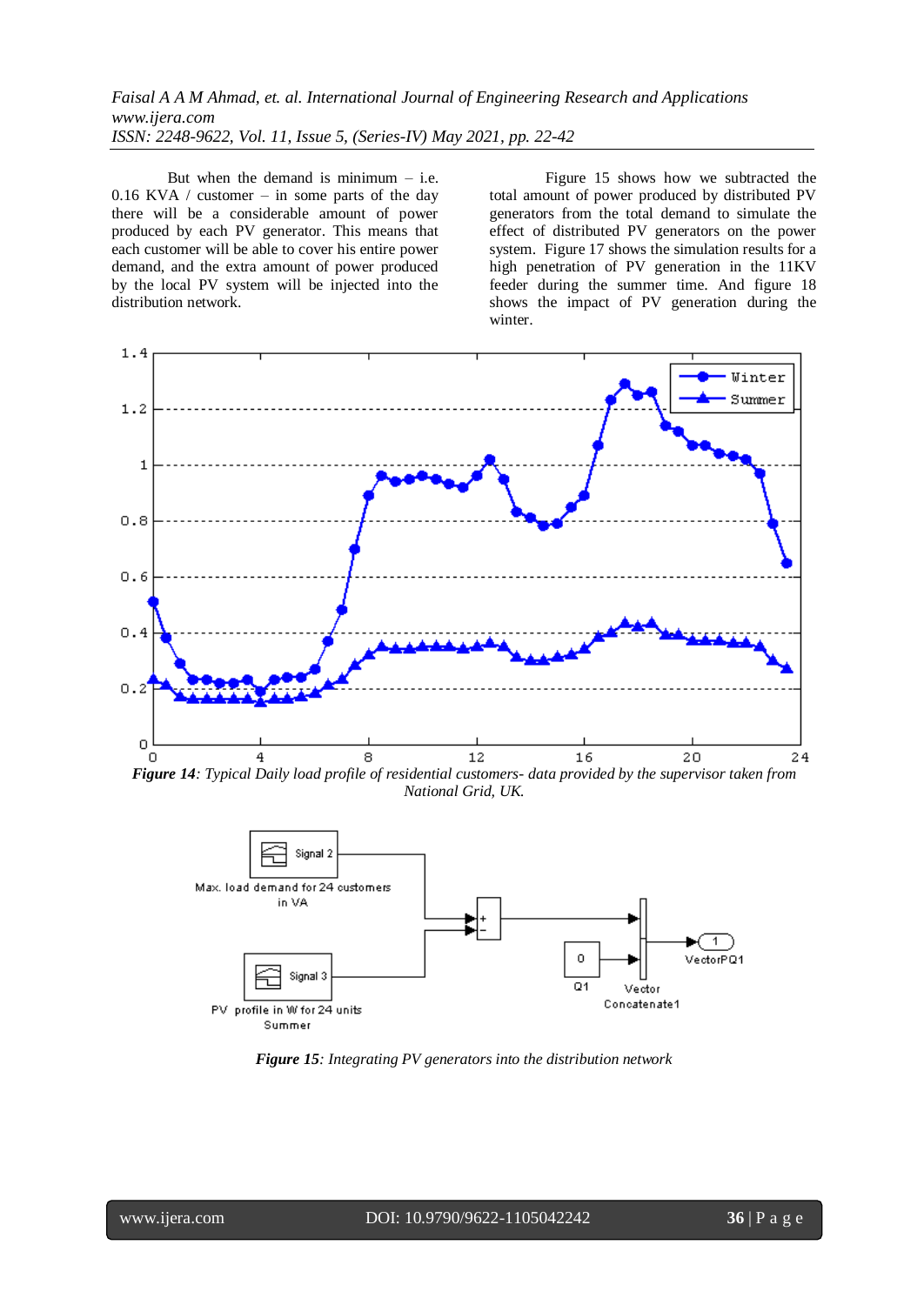

*Figure 16: Typical Daily generation profile for 2KW PV installation- data provided by the supervisor taken from National Grid, UK.*



*Figure 17: Simulation results for a high concentration of PV generators in the 11Kv feeder (summer profile)*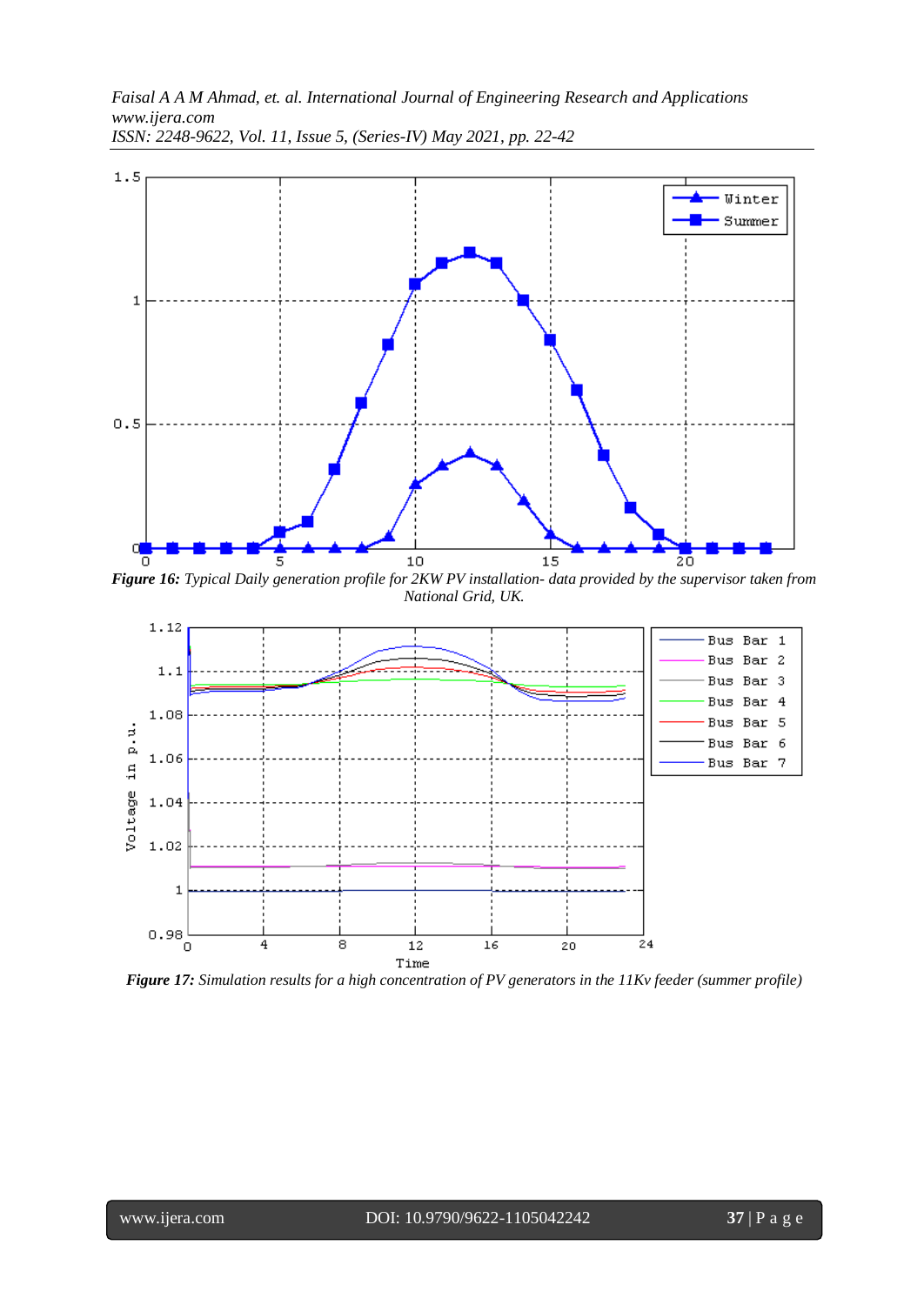

*Figure 18*: *Simulation results for a high concentration of PV generators in the 11Kv feeder (winter profiles)*

From the simulation results for the summer and winter profiles shown in figures 17 and 18 above, we can see that for high penetration of embedded PV generators there is a significant impact on the voltage level as we move towards the far end of the distribution network.

This happens when the load level is not high enough to consume the entire amount of power injected into the distribution network by distributed PV generators (during the summer time when the generation level of PV installations is high and the demand is low).

Form figure 18 we can see that the voltage level remains below the acceptable +10% limit, but still we note that there is a small increase in the voltage level if we compare the results to those obtained without integrating PV generators into the system.

There are many possible approaches to mitigate the negative impact of large penetration of PV generators on the quality of voltage in the power systems, such as using an OLTC regulating transformer instead of the fixed tap position 11 / 0.4 KV transformer. Or we could simply limit the amount of penetration of PV generators in the distribution network, but this does not solve the root cause of the problem.

The method of using OLTC regulating transformers will be investigated in the discussion part of the report.

## **2.8 Part 6: Power system response to sudden changes in irradiance**

In this part we are going to investigate the effect of rapid changes in the PV generators output on the power network as a whole.

As we saw earlier, PV systems depend on sunlight to generate electrical power. This means that any changes in the level of solar irradiance can change the output of the PV system rabidly. This is what happens when clouds suddenly move over an area with large concentration of PV generators. These sudden changes in the output of PV generators could cause undesirable voltage variations in the power system.

For this part we built two models, one for a maximum demand of 1.3KVA/customer and the other for 0.16KVA/customer assuming that the output of PV generators changes from zero to a maximum of 1.2KW/unit then back to zero again.

For both cases we see that irradiance fluctuations have no effect on the voltage level at bus bars 1 and 2 due to the use of OLTC transformers, but we can see that the voltage level follows the pattern of change in PV output power with a slight voltage drop at bus bars 4, 5, 6, and 7. This voltage drop is more evident when the load is minimal.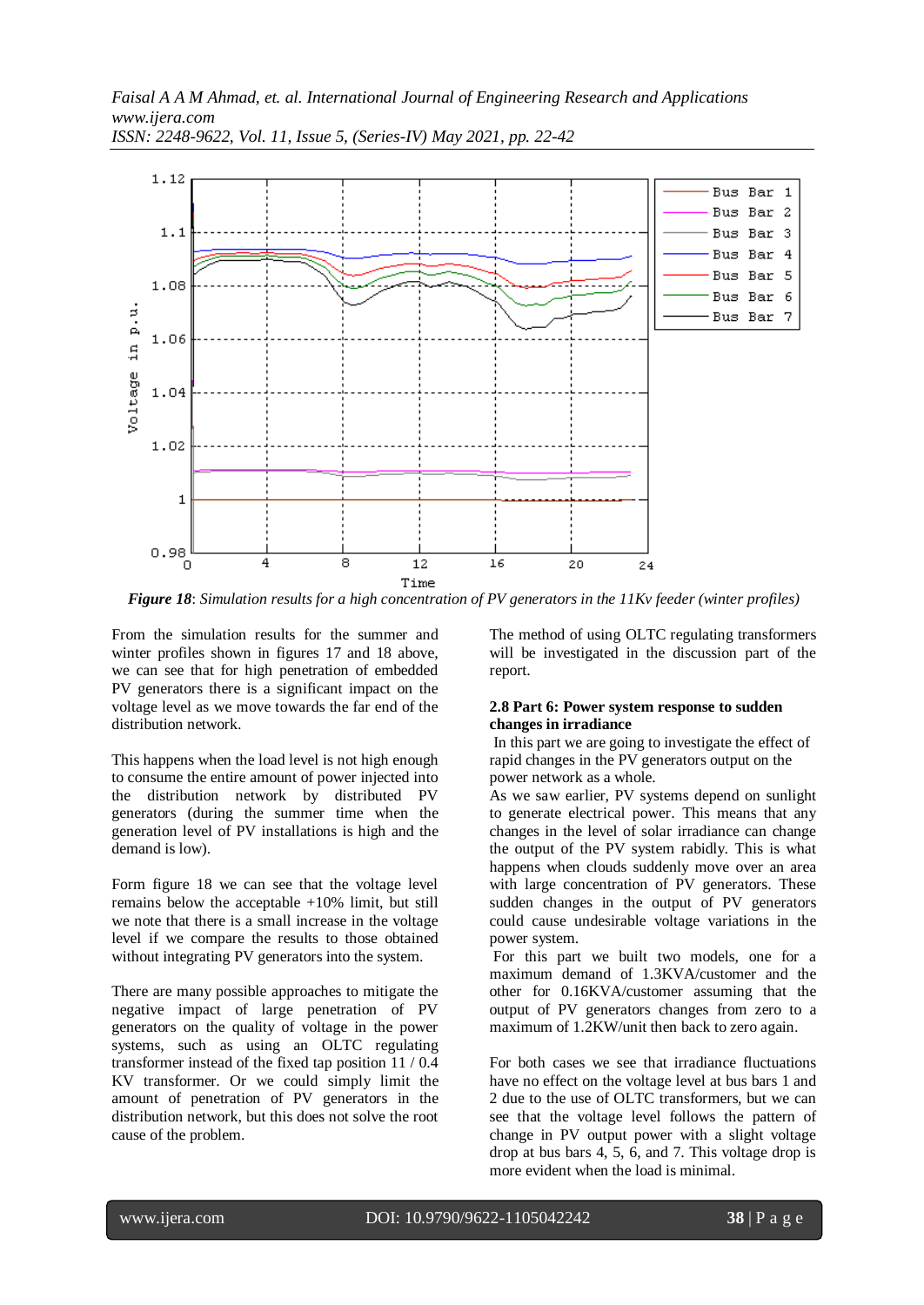*Faisal A A M Ahmad, et. al. International Journal of Engineering Research and Applications www.ijera.com*

*ISSN: 2248-9622, Vol. 11, Issue 5, (Series-IV) May 2021, pp. 22-42*

Rapid changes in irradiance level could also cause sudden tripping of the PV system due to false

| <b>Bus bar</b> | PU voltage   | PU voltage |
|----------------|--------------|------------|
| No             | without PV   | with PV    |
|                | $\mathbf{1}$ | 1          |
| 2              | 1.01         | 1.011      |
| R              | 1.01         | 1.011      |
|                | 1.088        | 1.095      |
| 5              | 1.079        | 1.093      |
| 6              | 1.072        | 1.0928     |
| 7              | 1.063        | 1.0922     |
|                |              |            |

Table 4: 1.3KVA / customer

operation of the under voltage protection relay used with grid connected PV generators.

| <b>Bus bar</b> | PU voltage | PU voltage |  |  |
|----------------|------------|------------|--|--|
| No             | without PV | with PV    |  |  |
| 1              | 1          | 1          |  |  |
| 2              | 1.011      | 1.011      |  |  |
| З              | 1.011      | 1.0126     |  |  |
|                | 1.093      | 1.0961     |  |  |
| ц              | 1.0926     | 1.103      |  |  |
| 6              | 1.092      | 1.108      |  |  |
|                | 1.091      | 1.115      |  |  |

Table 5: 0.16KVA / customer

### **II. DISCUSSION**

The main problem with integrating small scale photovoltaic generation systems into the utility power grid is the increase in the system voltage level. This increase in voltage becomes more evident when the demand drops to its minimum value, in our case 0.16KVA / customer. When this happens the voltage level rises above the  $+10\%$ acceptable limit.

The problem happens when the amount of power generated by PV generators is high and the demand is low, in this case the customer does not consume the whole amount of power generated by the PV system, causing this extra power to flow back into the power system. As a result the voltage level rises above 1.1 p.u. The reverse active power flow could cause malfunctioning of protection systems and on load tap changers.

One of the possible measures to mitigate the effect of large voltage fluctuations especially with

sudden changes in irradiance level is the use of an on load tap changer with each 11/0.433 KV transformer to control the voltage level at the 0.4KV feeder circuit.

We can apply this method to the distribution network model by replacing the 11/0.433 KV three phase two winding transformer block with a 500KVA 50Hz three phase OLTC regulating transformer. The reference voltage of the OLTC block should be taken from bus bar  $7 -$  the farthest bus bar in the network – to make sure that the voltage level at each bus bar remains within the acceptable limits – from 0.94 to 1.1 p.u.

We are going to use an OLTC block similar to that used for the 33/11.5 KV transformer. Figure 19 shows only the detailed 0.4KV to illustrate the changes made on the 11/0.433 KV transformer. The simulation results are shown in figure 20.



Figure 19: the detailed 0.4KV feeder with a 11/0.433 KV OLTC regulating transformer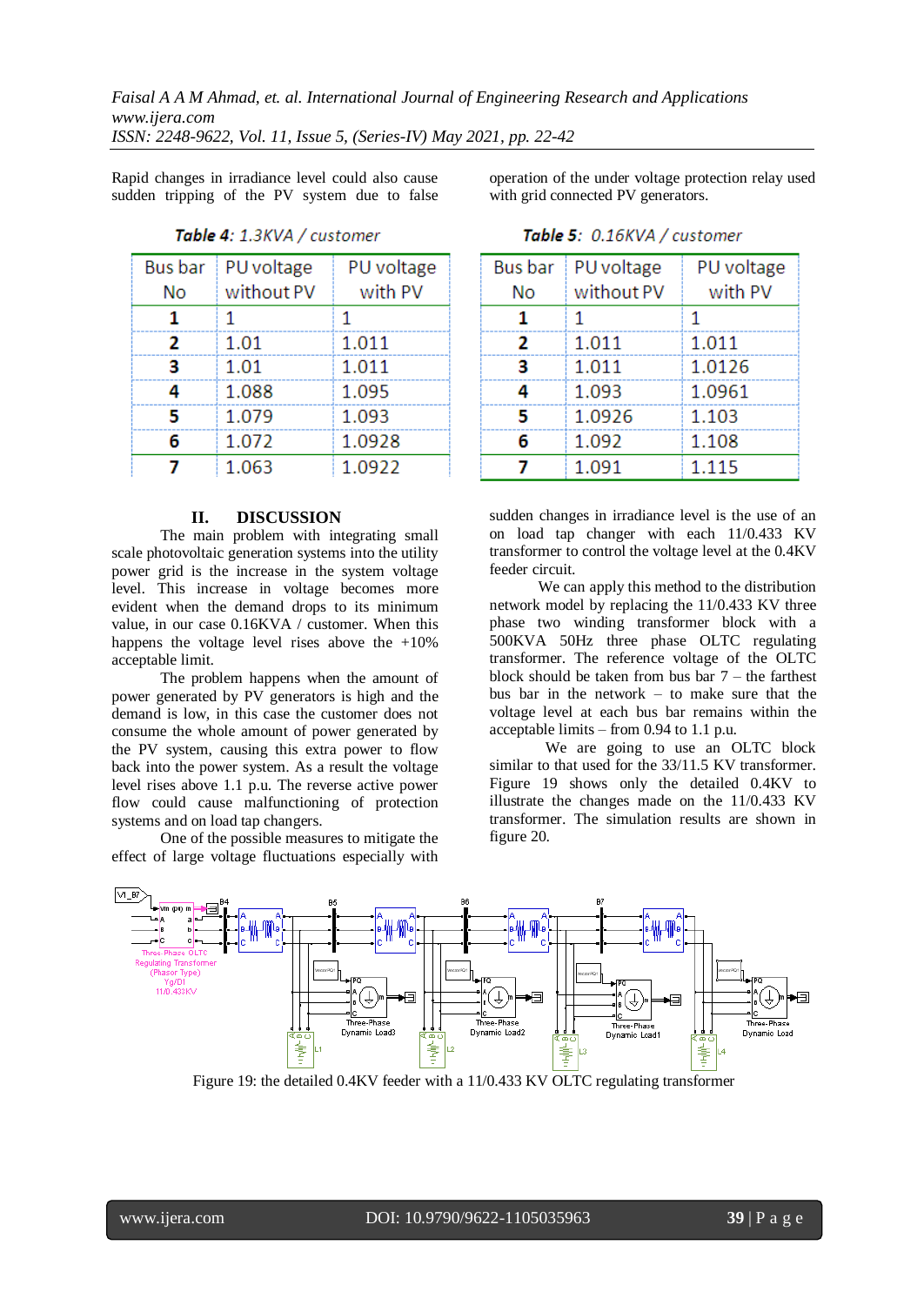

*ISSN: 2248-9622, Vol. 11, Issue 5, (Series-IV) May 2021, pp. 22-42*

Figure 20: simulation results for the detailed 0.4KV feeder with a 11/0.433KV OLTC transformer

It can be seen from figure 20 that the OLTC regulating transformer kept the voltage within the - 6/+10% acceptable limits.

# **III. CONCLUSIONS**

The simulation results show that before adding amount of power produced PV generators to the distribution network model, the voltage level at all bus bars remained within the +10%, -6% acceptable limits. This means we do not need an OLTC mechanism with the 11/0.433 KV transformer. But we had to use an OLTC with the 33/11.5 KV transformer to keep the voltage level within the acceptable limits.

When small scale distributed PV generators were added to the distribution network model, it was noted that for small concentration of PV generators there was a small increase in the voltage level when moving towards bus bar 7, but this increase in voltage does exceed the 1.1 p.u. upper limit.

When the number of PV generators is high and the demand is low, it was noted that the bus voltage level exceeded the +10% limit. But when the demand is high the voltage level remained below 1.1 p.u.

- Any changes in the level of solar irradiance can change the output of the PV system rabidly. This is what happens when clouds suddenly move an area with large concentration of PV generators. These sudden changes in the output of PV generators could cause undesirable voltage variations in the power system.

One of the possible measures to overcome the effect of large voltage variations especially with rapid changes in irradiance is the use of OLTC regulating transformer on the 0.4KV substation to keep the voltage level within the acceptable limits.

# **IV. FURTHER WORK**

In this project a dynamic model of the photovoltaic system with intermittency effect was not built. For example a switch can be used to show this intermittency effect on the voltage level on the grid. Instead of using some typical values for the amount of power generate by the PV during the summer and winter time, it is recommended to build a complete model of a photovoltaic generator with a switch to get more accurate results in the future.

One way to overcome the voltage variation problem associated with large concentration of photovoltaic generators was considered. Further research should be done to find out other ways to mitigate this problem.

# **Bibliography**

- D P Kothari, 2002 Basic Electrical Engineering, Second Edition
- Marks, T, 1996 Handbook IEE Wiring Regulations BS7671, William Ernest Publishing
- Nagsarkar, T. K., and Sukhija, M. S., 2005 basic Electrical Engineering
- Shavemaker, P, Slvis, L, 2008 Electrical Power Systems Essentials, Wiley.
- Weedy, B.M, Cory, B.J, 1998 Electric Power Systems 4 Ed., Wiley

# **REFERENCES**

- [1]. Enolar (n. d.) Solar Power Plants / Power Station [online] available from <http://www.enolar.com/products11.htm> [15 Apr 2009]
- [2]. David McMahon (2007) Matlab Demystified. USA: Mc graw hill
- [3]. Matlab help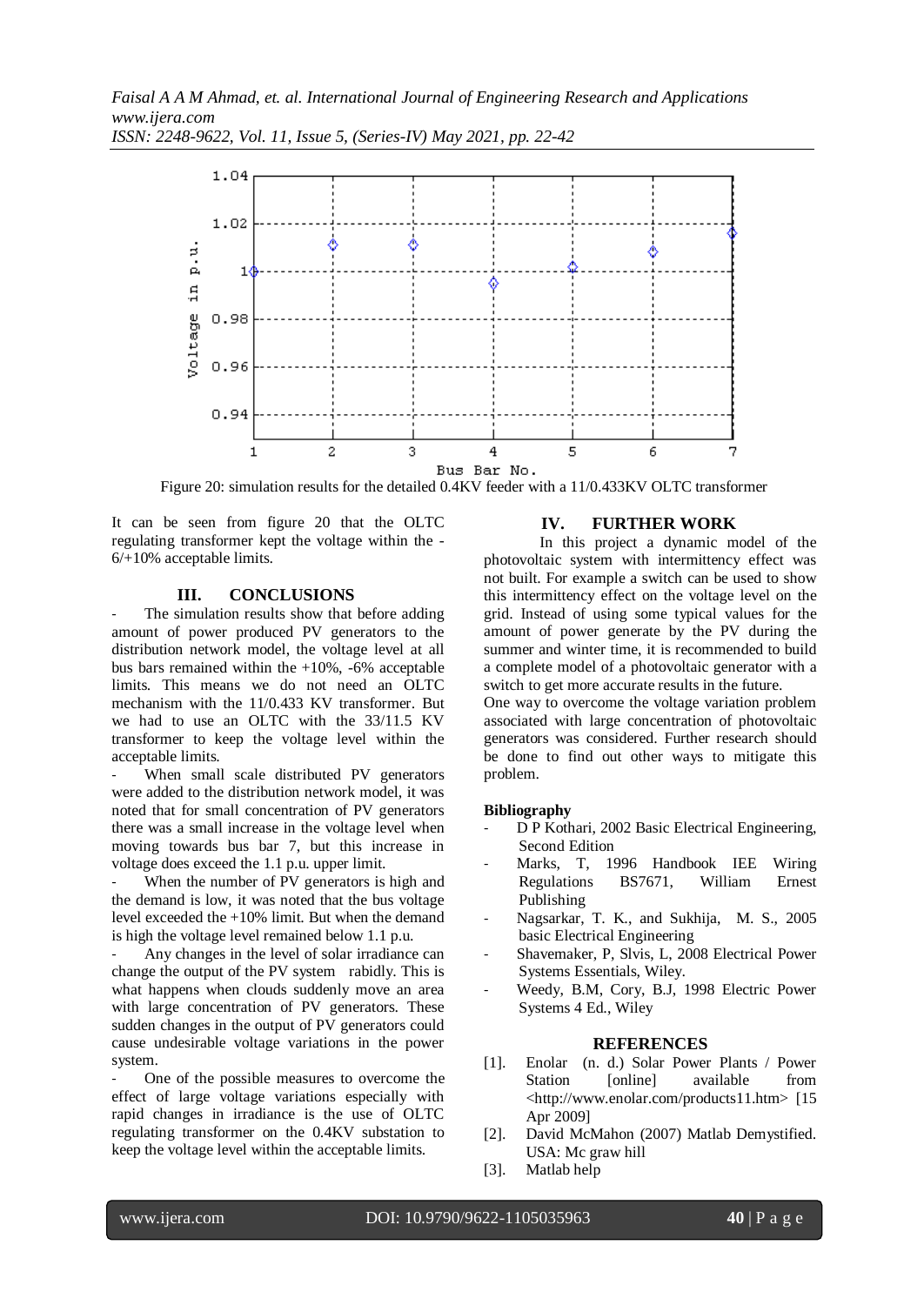*Faisal A A M Ahmad, et. al. International Journal of Engineering Research and Applications www.ijera.com*

*ISSN: 2248-9622, Vol. 11, Issue 5, (Series-IV) May 2021, pp. 22-42*

- [4]. Nick Jenkis, Ron Allan, Peter Crosley, Daniel Krischen and Goran Strbac (2008) ed. by Professor A.T. Johns and Professor D.F Warne Embedded Genration. London: The Institution of Electrical Engineers
- [5]. Weatherization Works (n. d.) Solar Retrofits for weatherization and remodels- lesson 5

# **Appendix 1: M file code**

%{

- This m-file excutes the follwoing steps:
- 1- Ensures that the model is open.
- 2- Coverts the load value into strings.
- 3- Calls "set\_param" function to change the load value during simulation.
- 4- Calls "sim" function which runs the simulation and return the data used for plotting.
- 6- Creates a matrix to save the results of simulation.
- 7- Plots the data, and edits the figure.

%}

Time=[0 6 7 8 9 12 15 16 17 18 24]; Load=[0.16 0.16 0.5 1 1.3 1.3 1.3 1 0.5 0.16 0.16 ]; %Typical load demands TotalLoad=Load\*24e3; %Compute the total load for 24 customers N=length(Load); %Determine the number of times we will run the simulation SimulationOutput=[]; %Simulation results matrix

%The following if statement makes sure that the simulink model is open if isempty(find\_system('Name','Model\_With\_Variable\_Load ')), open\_system('Model\_With\_Variable\_Load'); open\_system('Model\_With\_Variable\_Load/signals') end

for  $j=1:N$ 

 %Determine the load demand LoadDemand=num2str(TotalLoad(j)); %Set the parameters of the three phase RLC loads set\_param('Model\_With\_Variable\_Load/L1','Activepower',LoadDemand) set\_param('Model\_With\_Variable\_Load/L2','Activepower',LoadDemand) set\_param('Model\_With\_Variable\_Load/L3','Activepower',LoadDemand) set\_param('Model\_With\_Variable\_Load/L4','Activepower',LoadDemand) %Run the simulation and collect the results  $[timeVector, stateVector, outputVector] = sim('ModelWith Variable Load')$ ; [NoOfRows,NoOfCols]=size(outputVector); SimResult=outputVector(NoOfRows,:); SimulationOutput=[SimulationOutput;SimResult];

end

%Plot the results  $%$ subplot $(2, 1, 1)$ figure(1) plot(Time, Load) title('Typical Daily KVA Demand') xlabel('Time') ylabel('Load [KVA/Customer]') grid on

 $%$ subplot $(2,1,2)$ figure(2)

l

[online] available from <http://www.pasolar.ncat.org/lesson05.php#so lar> [15 Apr 2009]

[6]. Wiley (2003) ed. by Antonio Luque, Steven Hegedus Handbook of Photovoltaic Science and Engineering. : Wiley-VHC